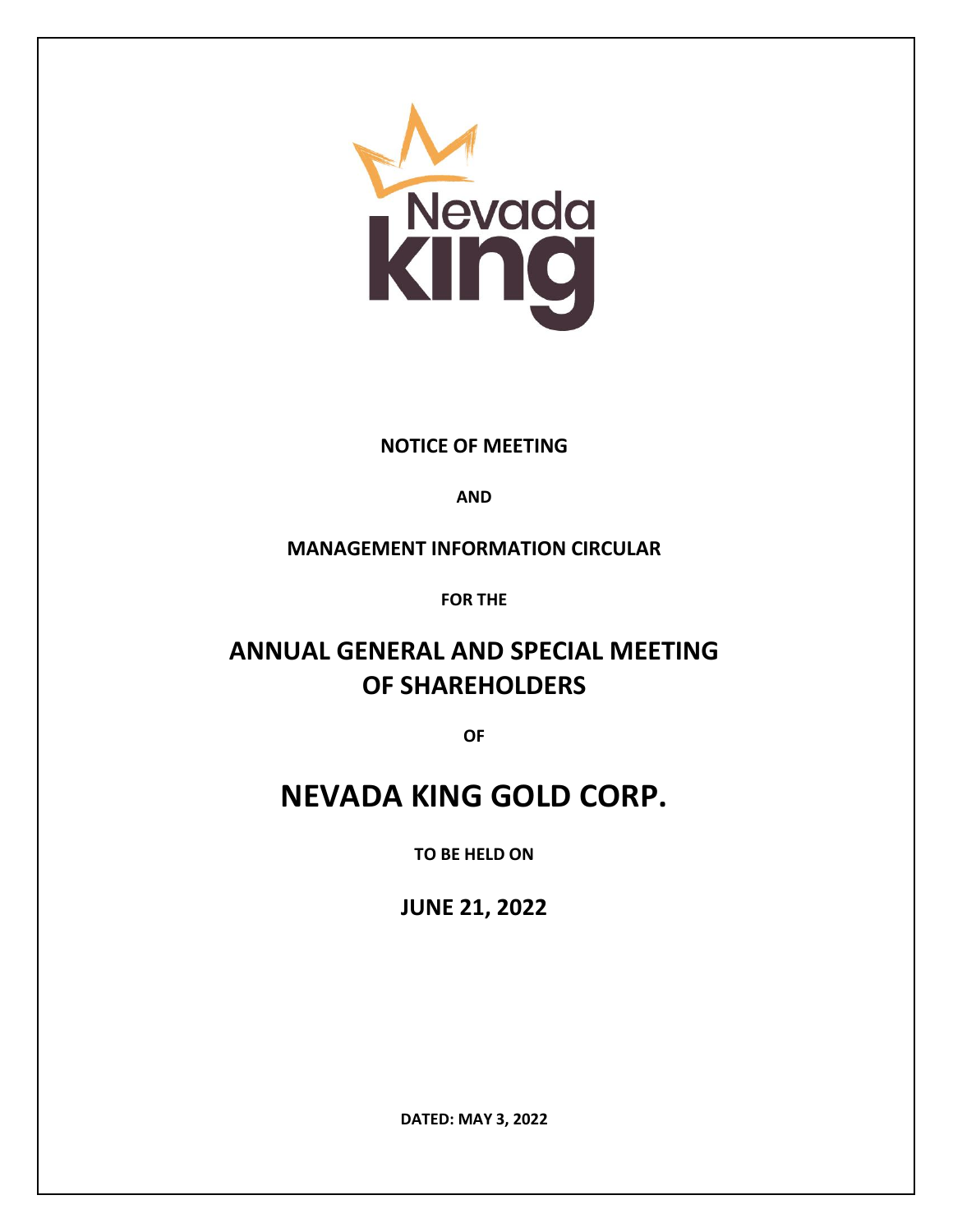

### **NOTICE OF ANNUAL GENERAL AND SPECIAL MEETING OF SHAREHOLDERS TO BE HELD ON JUNE 21, 2022**

**NOTICE IS HEREBY GIVEN** that the **Annual General and Special Meeting** (the "**Meeting**") of the holders of common shares ("**Shareholders**") of **NEVADA KING GOLD CORP.** (the "**Company**") will be held by teleconference on **Tuesday**, **June 21, 2022**, at **10:00 a.m. (Pacific Time)** for the following purposes:

- 1. to receive and consider the audited financial statements of the Company, together with the notes thereto and the auditor's report thereon, for the financial year ended March 31, 2021;
- 2. to fix the number of directors of the Company at four (4);
- 3. to elect directors of the Company to hold office for the ensuing year;
- 4. to appoint Davidson & Company LLP, Chartered Professional Accountants, as auditor of the Company for the ensuing year and to authorize the directors to fix the remuneration to be paid to the auditor;
- 5. to consider and, if deemed advisable, to pass an ordinary resolution to approve the continuation of the Company's existing 10% "rolling" stock option plan, as more particularly described in the accompanying management information circular; and
- 6. to transact such further and other business as may properly be brought before the Meeting or at any adjournment thereof.

The accompanying management information circular (the "**Information Circular**") provides additional information relating to the matters to be dealt with at the Meeting and is deemed to form part of this Notice. Shareholders are advised to review the Information Circular before voting.

Although no other matters are contemplated, the Meeting may also consider the transaction of such other business, and any permitted amendment to or variation of any matter identified in this Notice, as may properly come before the Meeting or any adjournment thereof. Accompanying this Notice is a (i) form of proxy or voting instruction form, and (ii) request for financial statements form.

The board of directors of the Company (the "**Board**") has fixed the close of business on May 3, 2022, as the record date for the determination of the Shareholders entitled to receive notice of, and to vote at, the Meeting or any adjournment thereof. Registered shareholders and duly appointed proxyholders wishing to attend, ask questions and vote at the Meeting should follow the teleconference registration process below.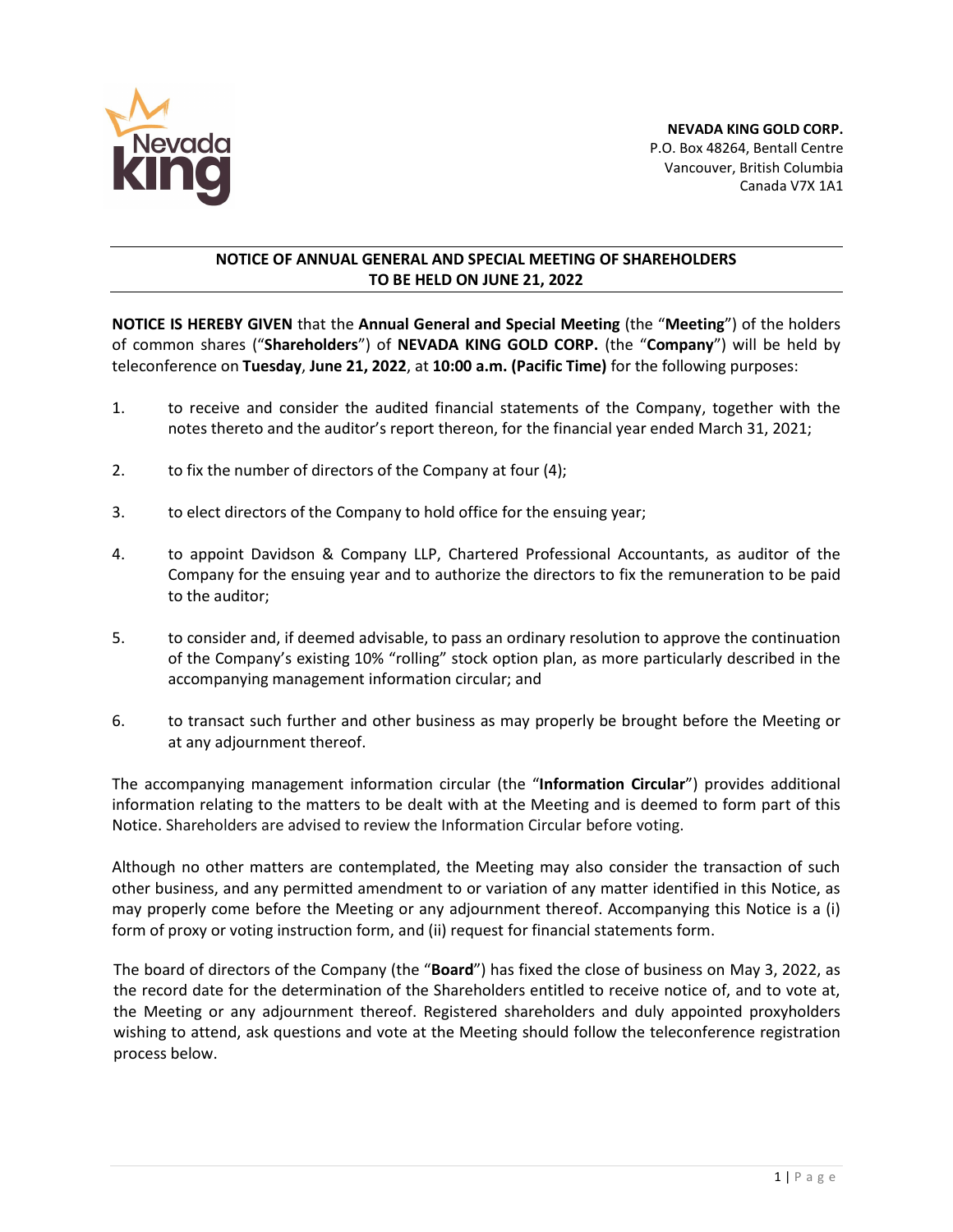### **TELECONFERENCE REGISTRATION**

**Registered Shareholders and proxyholders who have completed the Company's teleconference registration process will be able to attend the Meeting via teleconference. Non-registered Shareholders who have appointed themselves as proxyholder through their intermediary will also be permitted to attend the Meeting via teleconference. Non-registered Shareholders who have not duly appointed themselves as proxyholder will not be permitted to attend the Meeting. This procedure is in place to ensure that the Company and its transfer agent can verify the identity of attending Shareholders. The Company and its transfer agent do not have a record of the Company's non-registered Shareholders and, as a result, will have no knowledge of their shareholdings or entitlement to vote unless they appoint themselves as proxyholder. Please refer to the "Appointment of Proxy" and "Advice to Non-Registered Shareholders" sections of the Information Circular for additional information.**

### **TELECONFERENCE REGISTRATION PROCESS**

**Advance registration for the Meeting is required by emailing the following information to janet@keystonecorp.ca:** 

- **(a) the name of the Shareholder in which common shares of the Company are held; and**
- **(b) an email address and/or telephone number at which a Company representative may contact such Shareholder in order to provide the teleconference number, Meeting ID and passcode, or request additional information, as necessary.**

**The teleconference number will be provided only to Shareholders and proxyholders who complete the teleconference registration process.**

**In order to streamline the Meeting process, the Company encourages Shareholders to vote in advance of the Meeting using the form of proxy or voting instruction form provided with the Information Circular and submit votes no later than Friday, June 17, 2022, at 10:00 a.m. (Pacific Time), the cut-off time for the deposit of proxies prior to the Meeting, or such earlier time as may be directed in the form.**

If you are a non-registered shareholder and receive these materials through your broker or other intermediary, please complete and return your voting form in accordance with the instructions provided to you by your broker or other intermediary. Failure to do so may result in your shares not being voted by proxy at the Meeting.

**DATED** at Vancouver, British Columbia, this **3 rd** day of **May, 2022**.

### **BY ORDER OF THE BOARD OF DIRECTORS**

*/s/ Collin Kettell"* Collin Kettell Chief Executive Officer and Director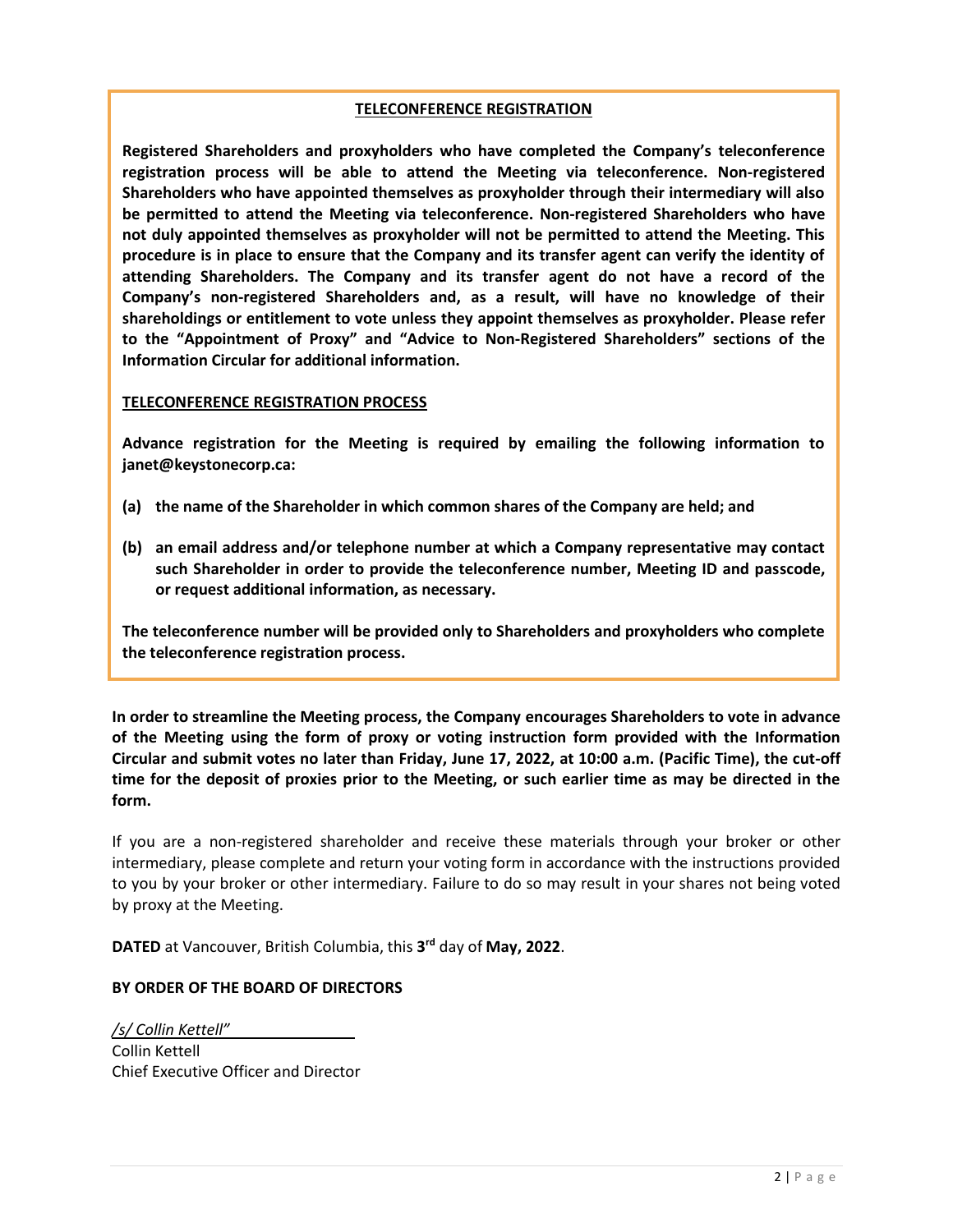

### **MANAGEMENT INFORMATION CIRCULAR As at May 3, 2022**

#### **SECTION 1 - INTRODUCTION**

This management information circular (the "**Information Circular**") accompanies the notice of annual general and special meeting (the "**Notice**") and is furnished to the holders (the "**Shareholders**" and each a "**Shareholder**") of common shares (the "**Shares**") in the capital of Nevada King Gold Corp. (the "**Company**") in connection with the solicitation by the management of the Company of proxies to be voted at the annual and special meeting (the "**Meeting**") of the Shareholders to be held on **Tueesday, June 21, 2022**, at **10:00 a.m. (Pacific Time)** by teleconference, or any adjournment thereof.

#### **DATE AND CURRENCY**

The information contained in this Information Circular is as at **May 3, 2022**. Unless otherwise stated, all amounts herein are in Canadian dollars.

#### **TELECONFERENCE MEETING**

The Meeting will be held by way of teleconference. Shareholders will have an equal opportunity to attend the Meeting regardless of geographic location.

Registered Shareholders and proxyholders who have completed the Company's teleconference registration process will be able to attend the Meeting. Non-Registered Shareholders who have appointed themselves as proxyholder through their intermediary will also be permitted to attend the Meeting via teleconference. Non-registered Shareholders who have not duly appointed themselves as proxyholder will not be permitted to attend the Meeting. This procedure is in place to ensure that the Company and its transfer agent can verify the identity of attending Shareholders. The Company and its transfer agent do not have a record of the Company's non-registered Shareholders and, as a result, will have no knowledge of their shareholdings or entitlement to vote unless they appoint themselves as proxyholder. See "*Section 2 – Proxies and Voting Rights – Appointment of Proxy*" and "*Section 2 – Proxies and Voting Rights – Advice to Non-Registered Shareholders".*

**Advance registration for the Meeting is required by emailing the following information to janet@keystonecorp.ca:** 

- **(a) the name of the Shareholder in which Shares are held; and**
- **(b) an email address and/or telephone number at which a Company representative may contact such Shareholder in order to provide the teleconference number, Meeting ID and passcode, or request additional information, as necessary.**

**The teleconference number will be provided only to Shareholders and proxyholders who complete the teleconference registration process.**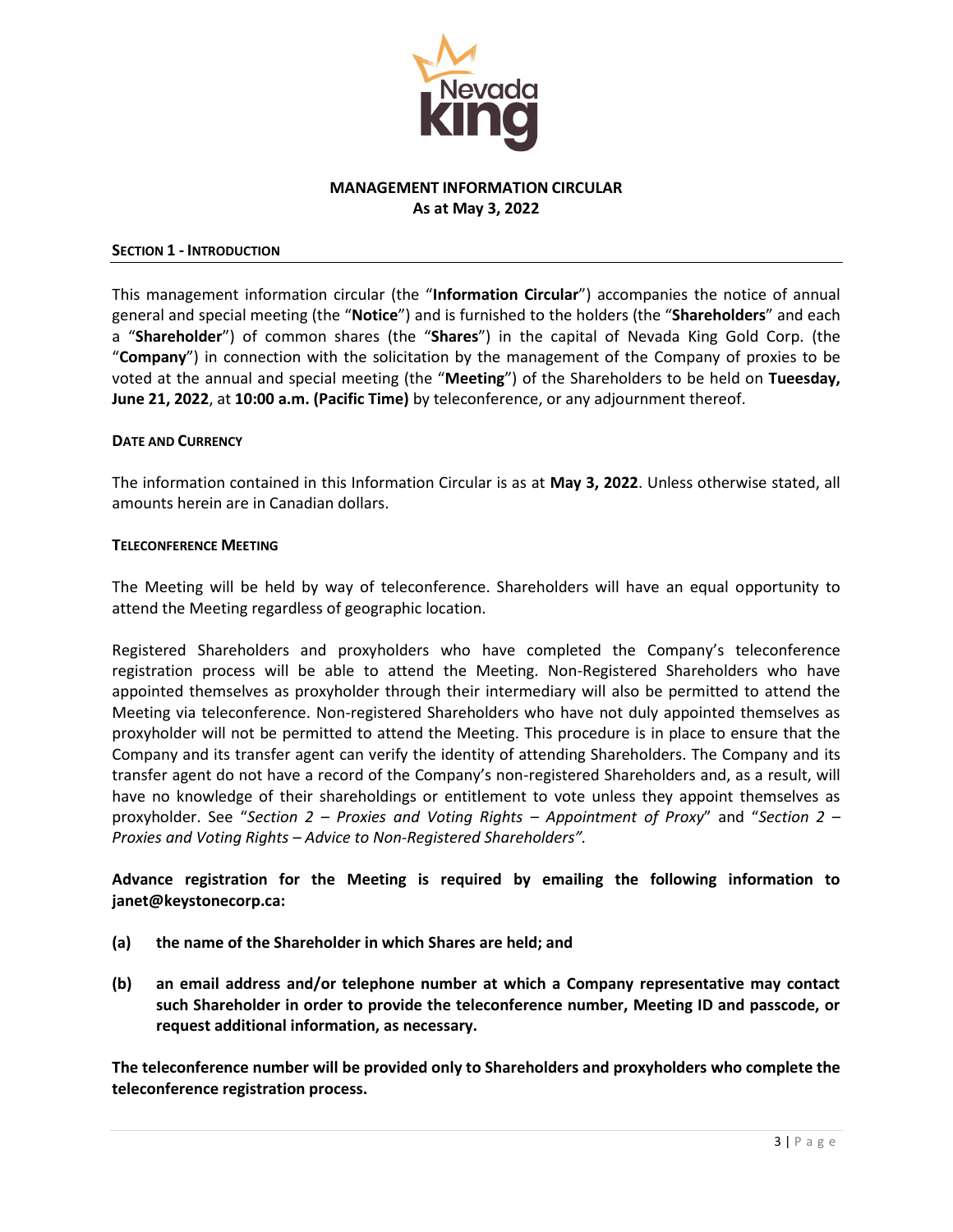### **MANAGEMENT SOLICITATION**

The solicitation of proxies by the management of the Company will be conducted by mail and may be supplemented by telephone or other personal contact to be made without special compensation by the directors, officers and employees of the Company. The Company does not reimburse Shareholders, nominees or agents for costs incurred in obtaining from their principals' authorization to execute forms of proxy, except that the Company has requested brokers and nominees who hold stock in their respective names to furnish this proxy material to their customers, and the Company will reimburse such brokers and nominees for their related out-of-pocket expenses. No solicitation will be made by specifically engaged employees or soliciting agents. The cost of solicitation will be borne by the Company.

No person has been authorized to give any information or to make any representation other than as contained in this Information Circular in connection with the solicitation of proxies. If given or made, such information or representations must not be relied upon as having been authorized by the Company. The delivery of this Circular shall not create, under any circumstances, any implication that there has been no change in the information set forth herein since the date of this Information Circular. This Information Circular does not constitute the solicitation of a proxy by anyone in any jurisdiction in which such solicitation is not authorized, or in which the person making such solicitation is not qualified to do so, or to anyone to whom it is unlawful to make such an offer of solicitation.

### **APPOINTMENT OF PROXY**

The purpose of a proxy is to designate persons who will vote the proxy on a Shareholder's behalf in accordance with the instructions given by the Shareholder in the proxy. The persons whose names are printed on the enclosed form of proxy are officers and/or directors of the Company (the "**Management Proxyholders**").

**A Shareholder has the right to appoint a person or company to attend and act for or on behalf of that Shareholder at the Meeting, other than the Management Proxyholders named in the enclosed form of proxy. A proxyholder need not be a Shareholder.**

**To exercise the right, the Shareholder may do so by striking out the printed names and inserting the name of such other person and, if desired, an alternate to such person, in the blank space provided in the form of proxy. Such Shareholder should notify the nominee of the appointment, obtain the nominee's consent to act as proxy and should provide instruction to the nominee on how the Shareholder's Shares should be voted. The nominee should bring personal identification to the Meeting.**

Those Shareholders desiring to be represented at the Meeting by proxy must deposit their respective forms of proxy with the Company's registrar and transfer agent, Alliance Trust Company by: (a) mail addressed to Alliance Trust Company, Suite 1010, 407 – 2nd Street S.W., Calgary, Alberta, T2P 2Y3, Attention: Proxy Department; (b) hand delivery to Alliance Trust Company, Suite 1010, 407 – 2nd Street S.W., Calgary, Alberta, T2P 2Y3; (c) facsimile to (403) 237-6181; (d) email to [inquiries@alliancetrust.ca;](mailto:inquiries@alliancetrust.ca) or (d) electronically submitting votes though the internet site [www.alliancetrust.ca/shareholders.](http://www.alliancetrust.ca/shareholders) If you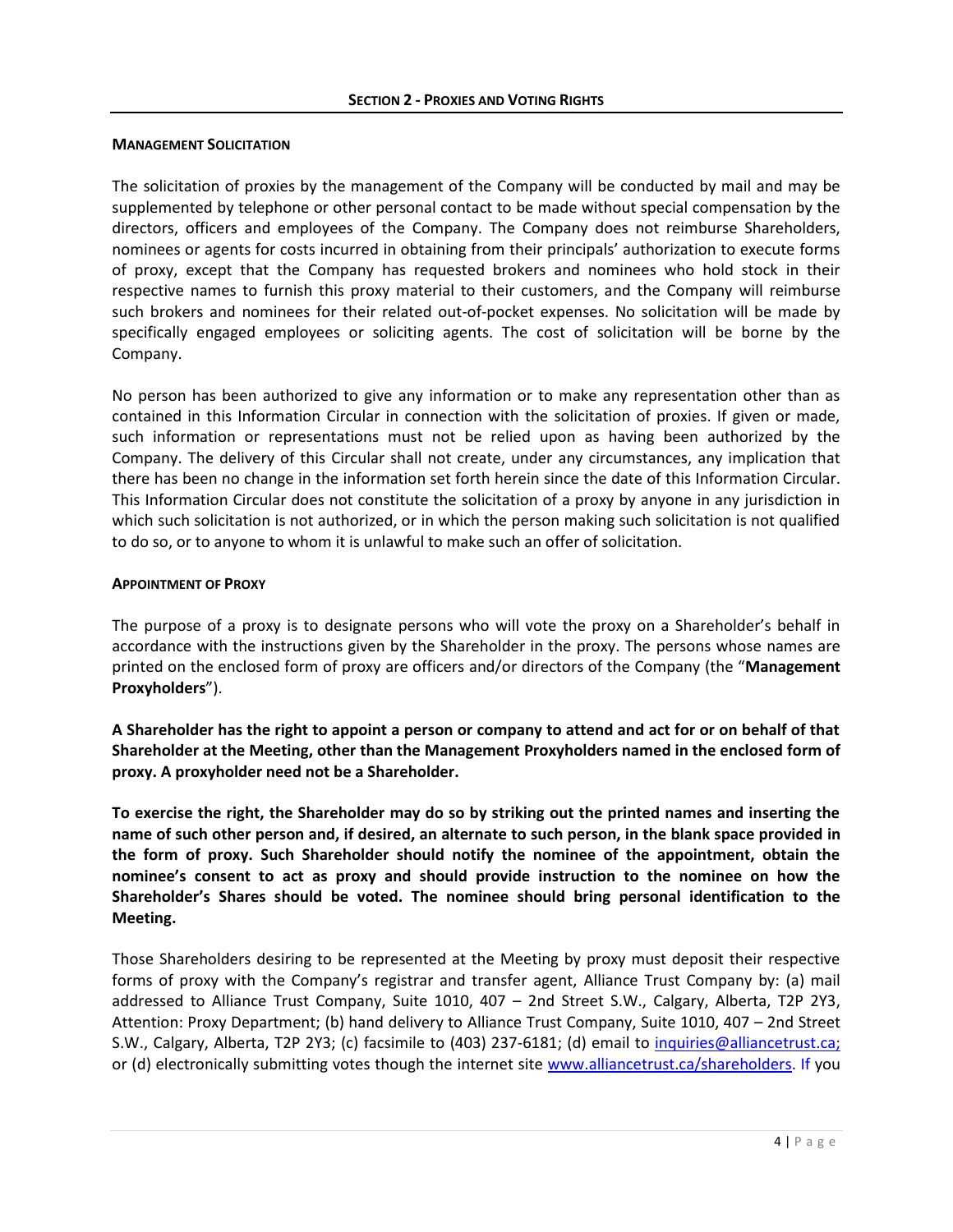vote through the internet, you will require your 12-digit control number found on your form of proxy. **Proxies must be received by 10:00 a.m. (Pacific Time) on Friday, June 17, 2022**.

### **VOTING BY PROXY AND EXERCISE OF DISCRETION BY MANAGEMENT PROXYHOLDERS**

**Only registered Shareholders or duly appointed proxyholders are permitted to vote at the Meeting.**  Shares represented by a properly executed proxy will be voted or be withheld from voting on each matter referred to in the Notice of Meeting in accordance with the instructions of the Shareholder on any ballot that may be called for and if the Shareholder specifies a choice with respect to any matter to be acted upon, the Shares will be voted accordingly.

**If a Shareholder does not specify a choice and the Shareholder has appointed one of the Management Proxyholders as proxyholder, the Management Proxyholder will vote in favour of the matters specified in the Notice of Meeting and in favour of all other matters proposed by management at the Meeting.** 

**The form of proxy also gives discretionary authority to the person named therein as proxyholder with respect to amendments or variations to matters identified in the Notice of Meeting and with respect to other matters which may properly come before the Meeting.** As of the date of this Information Circular, management of the Company knows of no such amendments, variations or other matters to come before the Meeting.

### **NON-REGISTERED HOLDERS**

**Only Shareholders whose names appear on the records of the Company as the registered holders of Shares or duly appointed proxyholders are permitted to vote at the Meeting.** Most Shareholders of the Company are "non-registered" Shareholders because the Shares they own are not registered in their names but instead registered in the name of a nominee such as a brokerage firm through which they purchased the Shares; bank, trust company, trustee or administrator of self-administered RRSPs, RRIFs, RESPs and similar plans; or clearing agency such as the Canadian Depository for Securities Limited (a "**Nominee**"). If you purchased your Shares through a broker or otherwise deposited your Shares with your broker, you are likely a non-registered holder.

In accordance with relevant securities laws and regulations, the Company has distributed copies of the form of proxy to the Nominees for distribution to non-registered holders.

Nominees are required to forward the Meeting materials to non-registered holders to seek their voting instructions in advance of the Meeting. Shares held by Nominees can only be voted in accordance with the instructions of the non-registered holder. The Nominees often have their own form of proxy, mailing procedures and provide their own return instructions. If you wish to vote by proxy, you should carefully follow the instructions from the Nominee in order to ensure that your Shares are voted at the Meeting.

If you, as a non-registered holder, wish to vote at the Meeting in person, you should appoint yourself as proxyholder by writing your name in the space provided on the request for voting instructions or proxy provided by the Nominee and return the form to the Nominee in the envelope provided. Do not complete the voting section of the proxy form as your vote will be taken at the Meeting.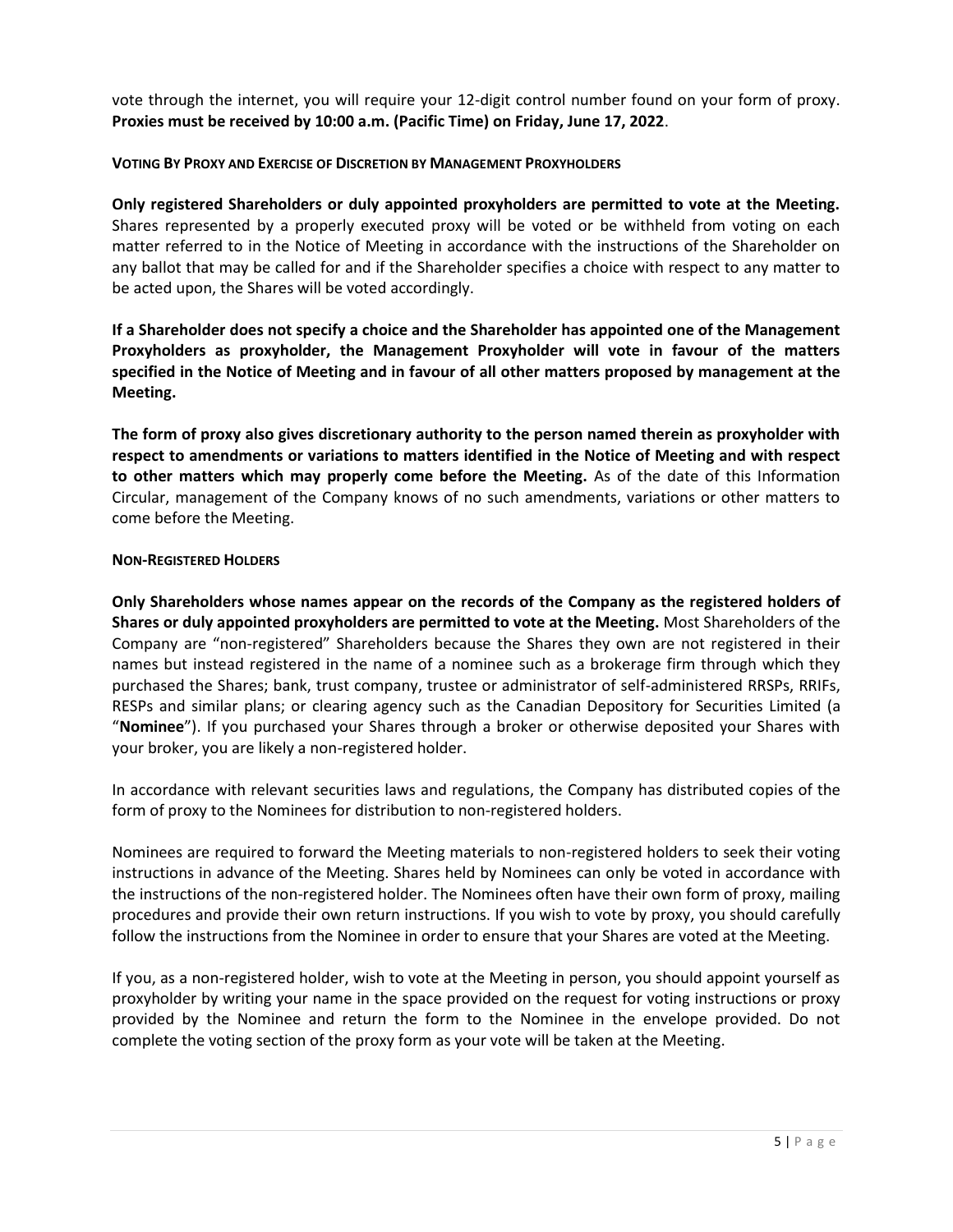Non-registered holders who have not objected to their Nominee disclosing certain ownership information about themselves to the Company are referred to as "non-objecting beneficial owners" ("**NOBOs**"). Those non-registered holders who have objected to their Nominee disclosing ownership information about themselves to the Company are referred to as "objecting beneficial owners" ("**OBOs**"). Hereinafter, NOBOS and OBOs will collectively be referred to as "**Non-Registered Shareholders**".

### **ADVICE TO NON-REGISTERED SHAREHOLDERS**

**The information in this section is of significant importance to many Shareholders, as a substantial number do not hold their Shares in their own name.** Non-Registered Shareholders are advised that only proxies from Shareholders of record can be recognized and voted upon at the Meeting. If Shares are listed in an account statement provided to a Shareholder by a broker, then in almost all cases those Shares will not be registered in the Shareholder's name on the records of the Company. Such Shares will more likely be registered under the name of the Shareholder's broker or an agent of that broker. In Canada, the vast majority of such Shares are registered under the name of CDS & Co. (the registration name for CDS Clearing and Depository Services Inc., which acts as nominee for many Canadian brokerage firms).

Shares held by brokers or their nominees can only be voted (for or against resolutions) upon the instructions of the Non-Registered Shareholder. Without specific instructions, brokers/nominees are prohibited from voting Shares for their clients. The directors and officers of the Company do not know for whose benefit the Shares registered in the name of CDS & Co. are held, and directors and officers of the Company do not necessarily know for whose benefit the Shares registered in the name of any broker or agent are held. Non-Registered Shareholders who complete and return a form of proxy must indicate thereon the person (usually a brokerage house) who holds their Shares as a registered Shareholder.

Applicable regulatory policy requires brokers and other intermediaries to seek voting instructions from Non-Registered Shareholders in advance of Shareholders' meetings. Every broker and other intermediary has its own mailing procedure, and provides its own return instructions, which should be carefully followed. The form of proxy supplied by brokers and other intermediaries to Non-Registered Shareholders may be very similar and, in some cases, identical to that provided to registered Shareholders. However, its purpose is limited to instructing the registered Shareholder how to vote on behalf of the Non-Registered Shareholder.

In Canada, the vast majority of brokers now delegate responsibility for obtaining instructions from clients to Broadridge Financial Solutions, Inc. ("**Broadridge**"). Broadridge typically prepares a machinereadable voting instruction form, mails those forms to Non-Registered Shareholders and asks Non-Registered Shareholders to return the forms to Broadridge, or otherwise communicate voting instructions to Broadridge (by way of the Internet or telephone, for example). Broadridge then tabulates the results of all instructions received and provides appropriate instructions respecting the voting of shares to be represented at the Meeting. **A Non-Registered Shareholder who receives a Broadridge voting instruction form cannot use that form to vote Shares directly at the Meeting. The voting instruction forms must be returned to Broadridge (or instructions respecting the voting of Shares must otherwise be communicated to Broadridge) well in advance of the Meeting in order to have the Shares voted.**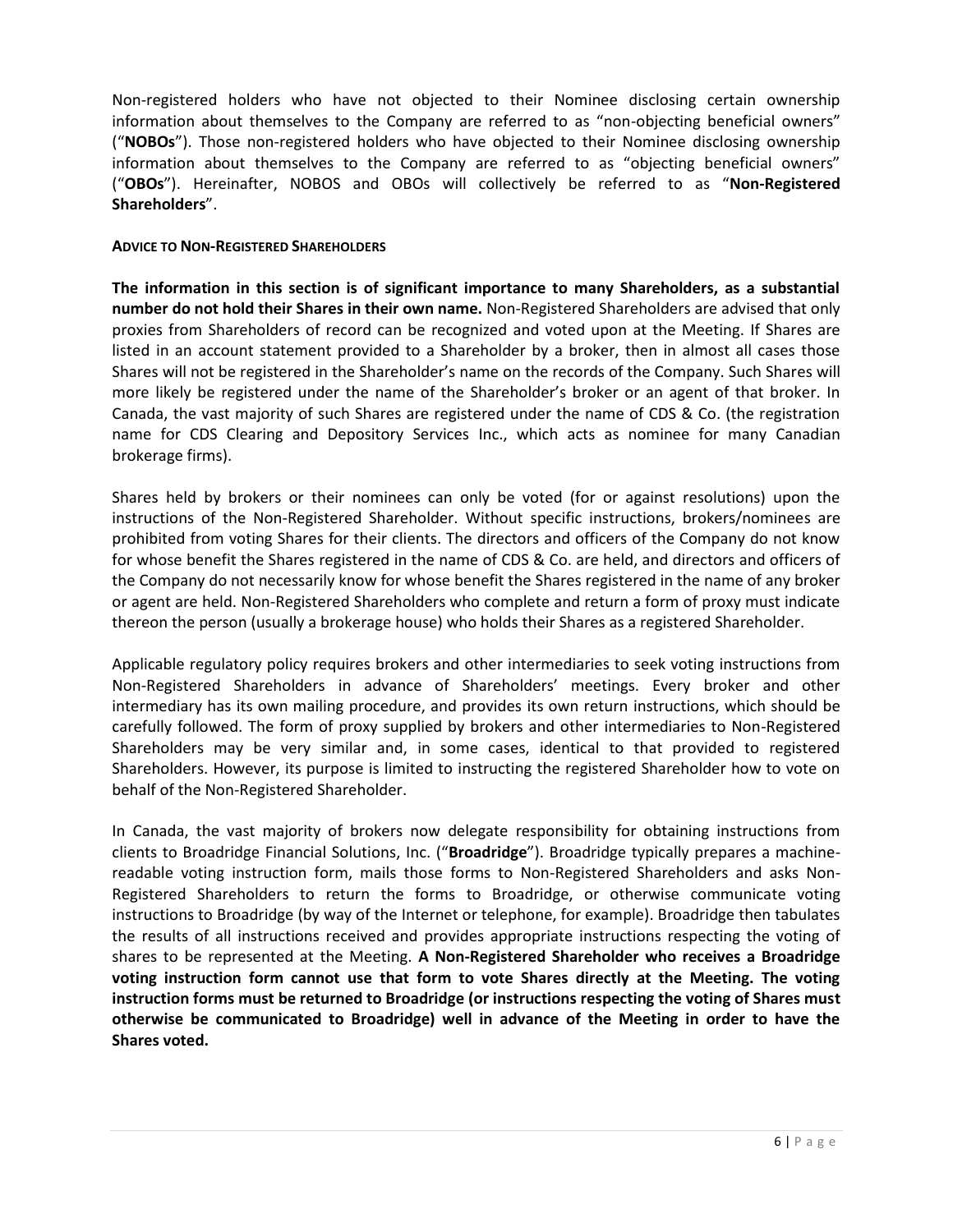Although a Non-Registered Shareholder may not be recognized directly at the Meeting for the purposes of voting Shares registered in the name of his broker, a Non-Registered Shareholder may attend the Meeting as proxyholder for the registered Shareholder and vote the Shares in that capacity. **Non-Registered Shareholders who wish to attend the Meeting and indirectly vote their Shares as proxyholder for the registered Shareholder, should enter their own names in the blank space on the form of proxy provided to them and return the same to their broker (or the broker's agent) in accordance with the instructions provided by such broker.** 

**Non-Registered Shareholders should contact their broker or other intermediary through which they hold Shares if they have any questions regarding the voting of such Shares.**

### **REVOCATION OF PROXIES**

A Shareholder who has submitted a proxy may revoke it at any time prior to the exercise thereof. If a person who has given a proxy attends personally at the Meeting at which such proxy is to be voted, such person may revoke the proxy and vote in person. In addition to revocation in any other manner permitted by law, a proxy may be revoked by instrument in writing executed by the Shareholder or by the Shareholder's attorney authorized in writing (or if the Shareholder is a corporation, under its seal or by an officer or attorney thereof duly authorized), deposited at Alliance Trust Company, registrar and transfer agent of the Shares, by (a) mail addressed to Alliance Trust Company, Suite 1010, 407 – 2nd Street S.W., Calgary, Alberta, T2P 2Y3, Attention: Proxy Department; (b) hand delivery to Alliance Trust Company, Suite 1010, 407 – 2nd Street S.W., Calgary, Alberta, T2P 2Y3; or (c) facsimile to (403) 237- 6181, not later than forty-eight (48) hours (excluding Saturdays, Sundays and holidays in British Columbia) before the Meeting, at any time up to and including the last business day preceding the day of the Meeting or any adjournment thereof or with the Chair of the Meeting on the day of the Meeting or any adjournment thereof, and upon either of such deposits, the proxy is revoked.

**The Company may refuse to recognize any instrument of proxy deposited in writing or by the internet received later than forty-eight (48) hours (excluding Saturdays, Sundays and statutory holidays in British Columbia) prior to the Meeting or any adjournment thereof.**

### **NOTICE TO SHAREHOLDERS IN THE UNITED STATES**

The solicitation of proxies involves securities of an issuer located in Canada and is being effected in accordance with the corporate laws of the Province of British Columbia, Canada, and securities laws of the provinces of Canada. The proxy solicitation rules under the *United States Securities Exchange Act of 1934*, as amended, are not applicable to the Company or this solicitation, and this solicitation has been prepared in accordance with the disclosure requirements of the securities laws of the provinces of Canada. Shareholders should be aware that disclosure requirements under the securities laws of the provinces of Canada differ from the disclosure requirements under United States securities laws.

The enforcement by Shareholders of civil liabilities under United States federal securities laws may be affected adversely by the fact that the Company is incorporated under the *Business Corporations Act* (British Columbia), certain of its directors and its executive officers are residents of Canada and a substantial portion of its assets and the assets of such persons are located outside the United States. Shareholders may not be able to sue a foreign company or its officers or directors in a foreign court for violations of United States federal securities laws. It may be difficult to compel a foreign company and its officers and directors to subject themselves to a judgement by a United States court.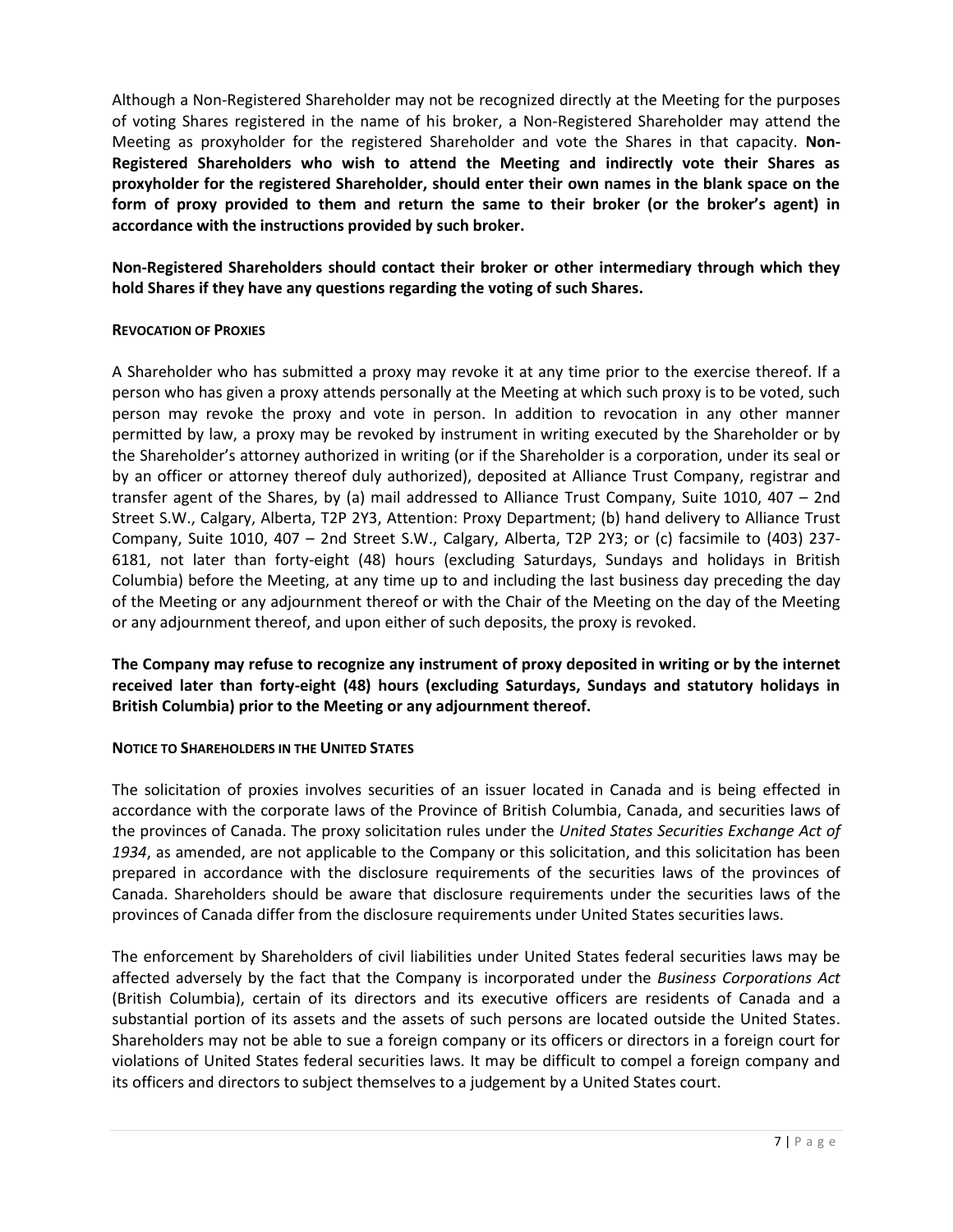### **RECORD DATE**

The board of directors of the Company (the "**Board**") has fixed Tuesday, May 3, 2022, as the record date (the "**Record Date**") for determination of persons entitled to receive Notice of Meeting. The Company will prepare or cause to be prepared a list of the Shareholders recorded as holders of Shares on its register of Shareholders as of the close of business on the Record Date, each of whom shall be entitled to vote the Shares shown opposite their name on the list at the Meeting or any adjournment thereof, except to the extent that: (a) any such Shareholder has transferred ownership of any of their Shares subsequent to the Record Date; and (b) the transferee produces properly endorsed share certificates evidencing the transfer or otherwise establishes that the transferee owns the transferred Shares and demands, not later than ten (10) days before the Meeting, that they be included on the list of Shareholders entitled to vote at the Meeting, in which case the transferee will be entitled to vote the transferred Shares at the Meeting or any adjournment thereof.

In addition, persons who are Non-Registered Shareholders as at the Record Date will be entitled to exercise their voting rights in accordance with the procedures established under NI 54-101. See "*Section 2 – Proxies and Voting Rights – Advice to Non-Registered Shareholders.*

### **VOTING RIGHTS**

The Company is authorized to issue an unlimited number of Common shares ("**Shares**") without par value and an unlimited number of Preferred shares without par value. As at the Record Date, there were 268,574,976 Shares issued and outstanding, each carrying the right to one vote, and no Preferred shares were issued and outstanding. Other than as described in this Information Circular, no group of Shareholders has the right to elect a specified number of directors, nor are there cumulative or similar voting rights attached to the Shares.

### **PRINCIPAL HOLDERS OF SHARES**

To the knowledge of the directors and executive officers of the Company, no person or company beneficially owns or controls or directs, directly or indirectly, voting securities carrying 10% or more of the voting rights attached to any class of outstanding voting securities of the Company as at the Record Date, other than as set forth as follows:

| Name of<br><b>Shareholder</b> | Number of<br><b>Common Shares</b><br>Owned | <b>Percentage of Outstanding</b><br>Common Shares <sup>(1)</sup> |
|-------------------------------|--------------------------------------------|------------------------------------------------------------------|
| Collin Kettell <sup>(2)</sup> | 38,249,318                                 | 14.24%                                                           |

**Notes:**

 $(1)$  Based on 268,574,976 Common shares issued and outstanding as at May 3, 2022.

Mr. Collin Kettell is the Chief Executive Officer and a director of the Company.

### **QUORUM**

Under the constating documents of the Company, subject to the special rights and restrictions attached to the shares of any class or series of shares, the quorum for the transaction of business at a meeting of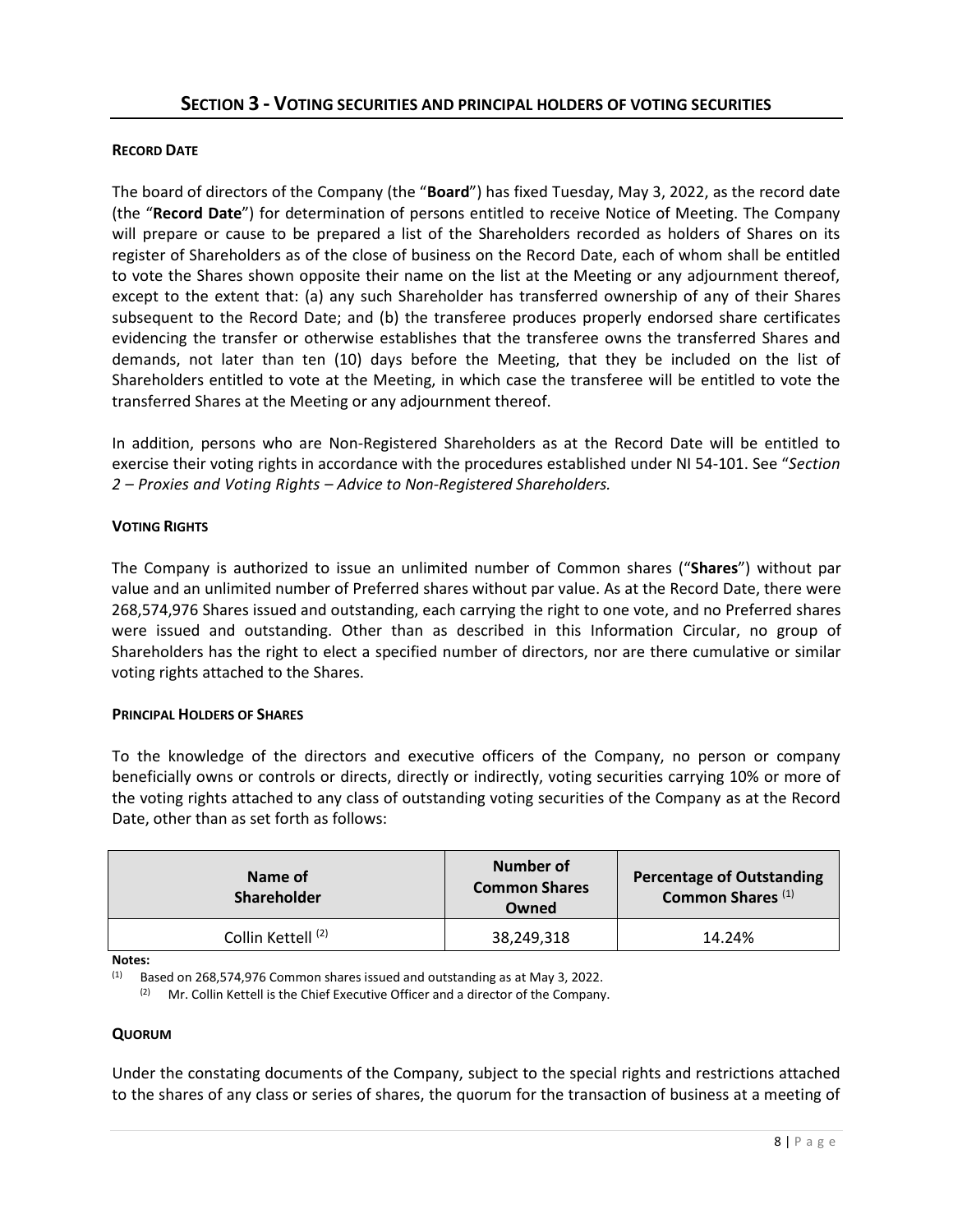Shareholders is two (2) persons who are, or represent by proxy, Shareholders holding, in the aggregate, at least 5% of the issued Shares entitled to be voted at the Meeting.

### **SECTION 4 – PARTICULARS OF MATTERS TO BE ACTED UPON**

**MANAGEMENT OF THE COMPANY KNOWS OF NO OTHER MATTERS TO COME BEFORE THE MEETING OTHER THAN THOSE REFERRED TO IN THE NOTICE OF MEETING. HOWEVER, IF ANY OTHER MATTERS THAT ARE NOT KNOWN TO MANAGEMENT SHOULD PROPERLY COME BEFORE THE MEETING, THE ACCOMPANYING FORM OF PROXY CONFERS DISCRETIONARY AUTHORITY UPON THE PERSONS NAMED THEREIN TO VOTE ON SUCH MATTERS IN ACCORDANCE WITH THEIR BEST JUDGMENT.**

Additional detail regarding each of the matters to be acted upon at the Meeting is set forth below.

### **1. FINANCIAL STATEMENTS**

The audited financial statements of the Company, together with the notes thereto and the auditor's report thereon, for the financial year ended March 31, 2021 (the "**Financial Statements**"), will be presented to Shareholders at the Meeting.

Copies of these documents will be available at the Meeting and may also be obtained by a Shareholder upon request without charge from the Company, P.O. Box 48264, Bentall Centre, Vancouver, British Columbia, V7X 1A1, or via email to janet@keystonecorp.ca. The Financial Statements are also available on the System for Electronic Document Analysis and Retrieval ("**SEDAR**") online at [www.sedar.com](http://www.sedar.com/) under the Company's profile.

Management will review the Company's financial results at the Meeting and Shareholders and proxyholders will be given an opportunity to discuss these results with management. **Shareholder approval is not required and no formal action will be taken at the Meeting to approve the Financial Statements.** 

### **2. FIXING THE NUMBER OF DIRECTORS**

The Company's constating documents stipulate there shall be not less than three (3) directors. At the Meeting, the Shareholders will be asked to consider and, if thought fit, to approve an ordinary resolution, the text of which is as follows:

"**BE IT RESOLVED**, as an ordinary resolution of Shareholders, that the number of directors to be elected at the Meeting, to hold office until the close of the next annual meeting of Shareholders or until their successors are duly elected or appointed pursuant to the constating documents of the Company, unless their offices are earlier vacated in accordance with the provisions of the *Business Corporations Act*  (British Columbia) (the "**BCBCA**") or the Company's constating documents, be and is hereby fixed at four  $(4).''$ 

In order to be effective, the foregoing ordinary resolution must be approved by a simple majority of the votes cast at the Meeting by Shareholders voting in person or by proxy.

**Management believes the passing of the above resolution is in the best interests of the Company and recommends Shareholders vote IN FAVOUR of the ordinary resolutions fixing the number of directors**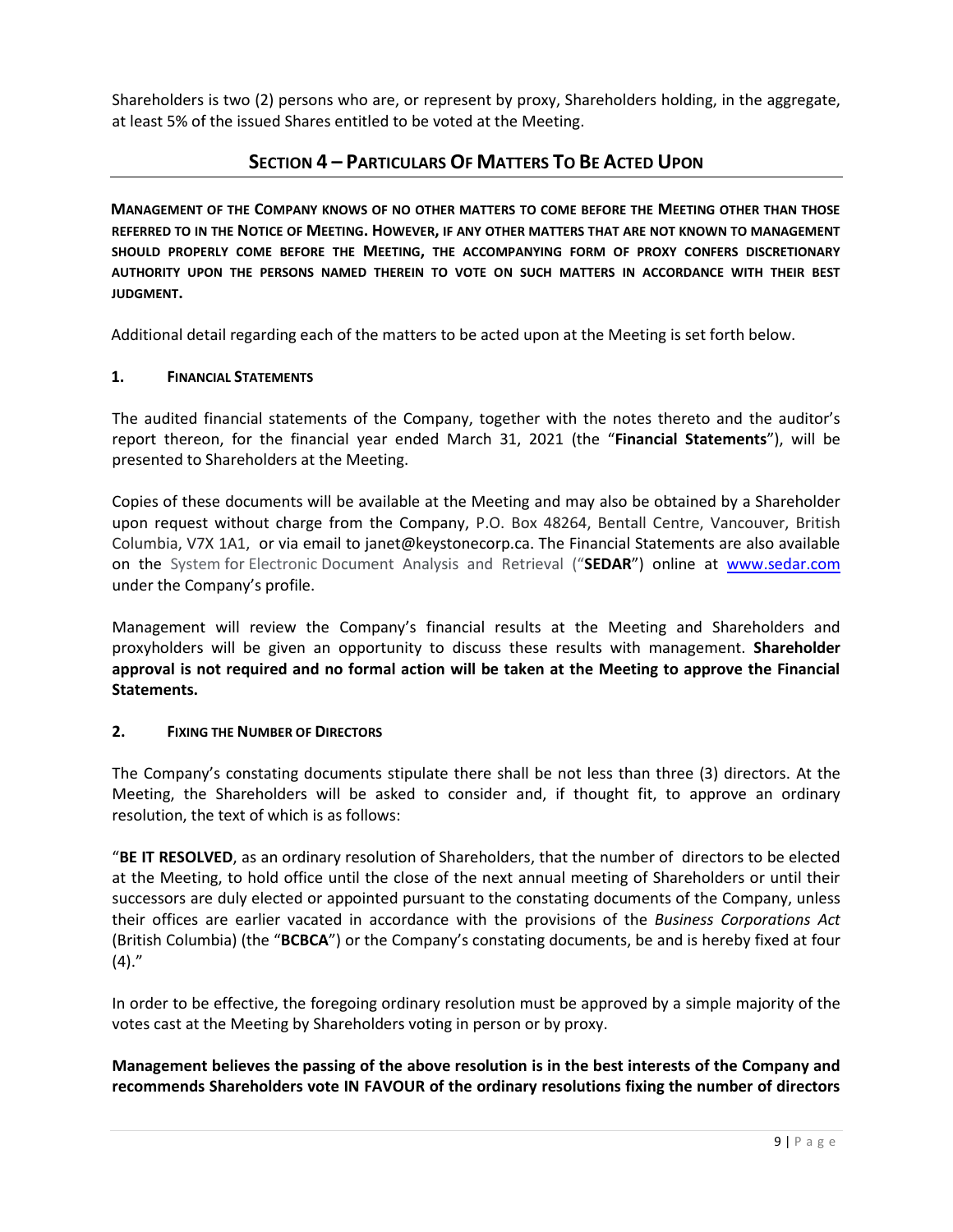**to be elected at the Meeting as set out above. Unless directed to the contrary, it is the intention of the Management Proxyholders named in the enclosed instrument of proxy to vote proxies FOR fixing the number of directors of the Company at four (4).**

### **3. ELECTION OF DIRECTORS**

### *Advance Notice Provisions*

The Articles of the Company include advance notice provisions (the "**Advance Notice Provisions**"), which include, among other things, a provision that requires advance notice be given to the Company in circumstances where nominations of persons for election to the Board are made by Shareholders of the Company. In the case of an annual meeting of Shareholders, notice to the Company must be made not less than 30 nor more than 65 days prior to the date of the annual meeting of Shareholders. In the case of a special meeting (which is not also an annual meeting) of Shareholders, notice to the Company must be made not later than the close of business on the 15<sup>th</sup> day following the day on which the first public announcement of the date of the special meeting of Shareholders was made. Additionally the Advance Notice Provisions set forth the information that a Shareholder must include in the notice to the Company and establishes the form in which the Shareholder must submit the notice for that notice to be in proper written form. The Advance Notice Provisions are available for viewing in the Articles of the Company which have been filed under the Company's profile on SEDAR a[t www.sedar.com.](http://www.sedar.com/)

The chair of the Meeting shall have the power and duty to determine whether a nomination for election of a director was made in accordance with the notice procedures set forth in the Articles of the Company and, if any proposed nomination is not in compliance with such procedures, to declare such nomination defective and that it be disregarded.

The Company filed the Notice of Meeting and Record Date on SEDAR on April 8, 2022. As at the date hereof, no nominations for directors were received in accordance with the Advance Notice Provisions.

### *Nominees for Election*

Management of the Company proposes to nominate the persons named in the table below for election by the Shareholders as directors of the Company. Each of the nominees, all of whom are current directors of the Company, has agreed to stand for election and management of the Company does not contemplate that any of the nominees will be unable to serve as a director.

The following table sets out the names of each person proposed to be nominated for election as a director, all major offices and positions with the Company and any of its significant affiliates each now holds, each nominee's principal occupation, business or employment for the five preceding years for new director nominees, the period of time during which each has been a director of the Company and the number of Shares beneficially owned by each, directly or indirectly, or over which each exercised control or direction, as at the Record Date: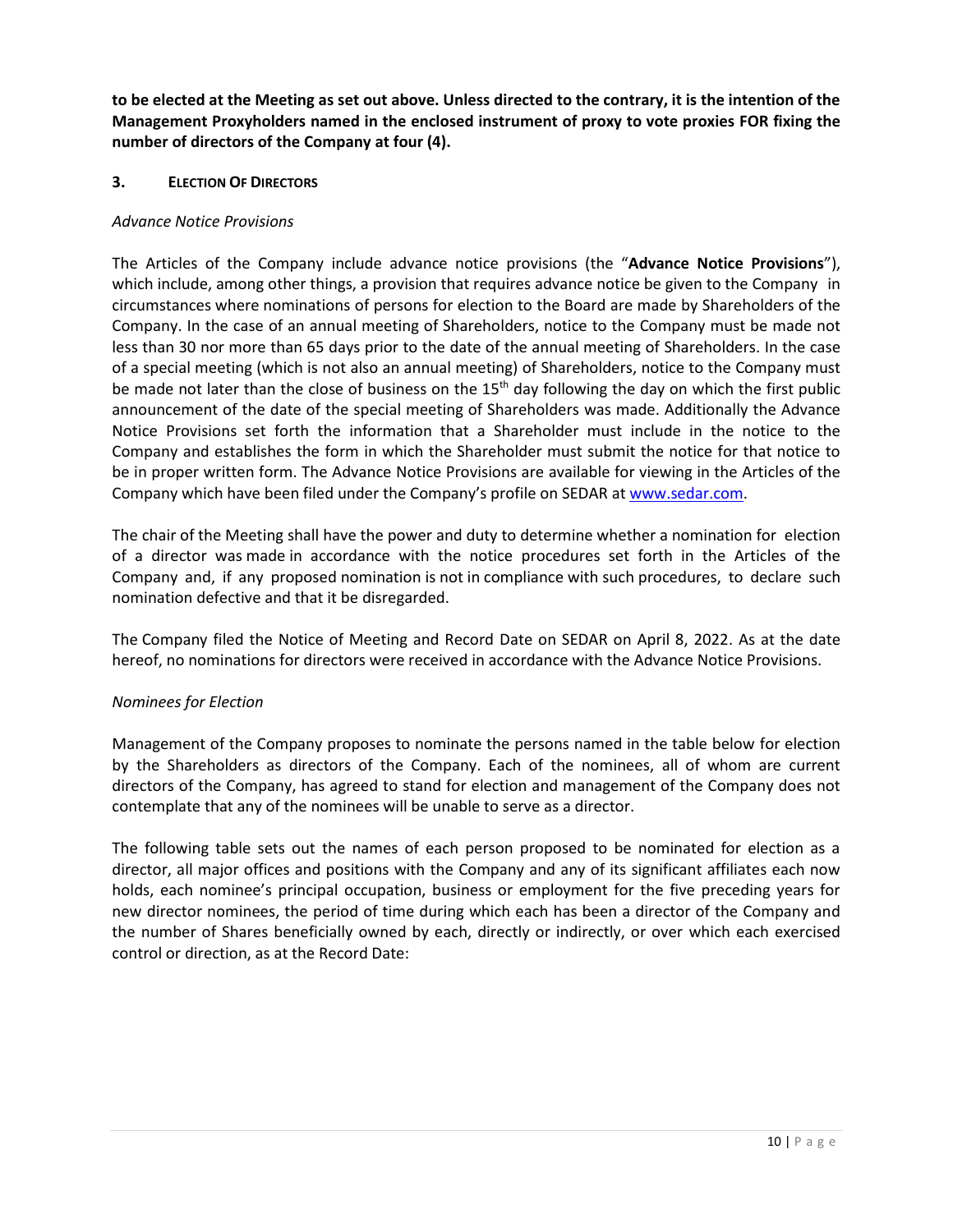| Name and Province/<br><b>Country of Residence</b><br>and Present Office Held | <b>Principal Occupation, Business or Employment</b><br>for Last Five Years <sup>(1)</sup>                                                                                                                                                                                                                                                                                                                                                        | <b>Period(s) During</b><br><b>Which Nominee</b><br>Has Served as a<br><b>Director</b> | <b>Number of</b><br><b>Shares</b><br><b>Beneficially</b><br>Owned, or<br><b>Controlled or</b><br>Directed,<br>Directly or<br>Indirectly <sup>(1)</sup> |
|------------------------------------------------------------------------------|--------------------------------------------------------------------------------------------------------------------------------------------------------------------------------------------------------------------------------------------------------------------------------------------------------------------------------------------------------------------------------------------------------------------------------------------------|---------------------------------------------------------------------------------------|--------------------------------------------------------------------------------------------------------------------------------------------------------|
| Paul Matysek <sup>(2)</sup>                                                  | Director, Forsys Metals Corp., since 2007;<br>Chairman and Director, Nano One Materials                                                                                                                                                                                                                                                                                                                                                          | January 31, 2019<br>- present                                                         | 2,345,473                                                                                                                                              |
| British Columbia, Canada<br><b>Executive Chairman</b><br>and Director        | Corp., since 2012; Executive Chairman and<br>Director, Nevada King Gold Corp., since 2019;<br>Director, Earl Resources Limited, since 2021;<br>Director, LithiumBank Resources Corp., since                                                                                                                                                                                                                                                      |                                                                                       |                                                                                                                                                        |
|                                                                              | 2022; Director, Planet X Capital Corp., since<br>2022; Director, Planet X II Capital Corp., since<br>2022; CEO and Director (Executive Chairman,<br>March - June 2020), Gold X Mining Corp., 2020<br>- 2021; Chairman and Director, First Cobalt<br>Corp. (now Electra Battery Materials<br>Corporation), 2017 - 2019; Executive Chairman<br>and Director, Lithium X Energy Corp., 2015 -<br>2018; Director, Arena Minerals Inc., 2013 -<br>2017 |                                                                                       |                                                                                                                                                        |
| <b>Collin Kettell</b><br>Puerto Rico, USA                                    | CEO and Director of the Company, since 2019;<br>CEO and Executive Chairman, Palisades<br>Goldcorp Ltd., since 2019; Founder, Executive                                                                                                                                                                                                                                                                                                           | January 31, 2019<br>- present                                                         | 38,249,318                                                                                                                                             |
| Chief Executive Officer<br>and Director                                      | Chairman, New Found Gold Corp., since 2020;<br>CEO, New Found Gold Corp., 2016 - 2020;<br>Director, Golden Planet Mining Corp., since<br>2021                                                                                                                                                                                                                                                                                                    |                                                                                       |                                                                                                                                                        |
| Craig Roberts <sup>(2)</sup><br>British Columbia, Canada                     | Co-Chair and Director, Prospector Metals Corp.<br>(formerly Ethos Gold Corp.), since 2016;<br>Director, Global Battery Metals Ltd., since                                                                                                                                                                                                                                                                                                        | January 31, 2019<br>- present                                                         | 3,737,844                                                                                                                                              |
| Director                                                                     | 2016; CEO, New Found Gold Corp., 2020 -<br>2022; Director, New Found Gold Corp., 2019 -<br>2022; CEO, Prospector Metals Corp. (formerly<br>Ethos Gold Corp.), 2018 - 2021; Director, K2<br>Gold Corporation, 2016 - 2021                                                                                                                                                                                                                         |                                                                                       |                                                                                                                                                        |
| <b>Denis Laviolette</b>                                                      | Director, Tartisan Nickel Corp., 2016 - present;<br>Director, Xtra-Gold Resources Corp., 2015 -                                                                                                                                                                                                                                                                                                                                                  | August 24, 2021                                                                       | 23,968                                                                                                                                                 |
| Ontario, Canada                                                              | present; Director, Radio Fuels Energy Corp.<br>(formerly Mainstream Minerals Corporation),                                                                                                                                                                                                                                                                                                                                                       | $-$ present                                                                           |                                                                                                                                                        |
| Director                                                                     | 2021 - present; Director, New Found Gold<br>Corp., 2020 - present; Director, Gratomic Inc.<br>(formerly CKR Carbon Corporation), 2017 -<br>present; Director, GoldSpot Discoveries Corp.,<br>2019 - present; Director, Northern Sphere<br>Mining Corp., 2015 - 2018                                                                                                                                                                              |                                                                                       |                                                                                                                                                        |

**Notes:**

(1) The information in the table above as to principal occupation, business or employment and Shares beneficially owned or controlled is not necessarily within the knowledge of management of the Company and has been furnished by the respective nominees.

(2) Member of the Audit Committee of the Company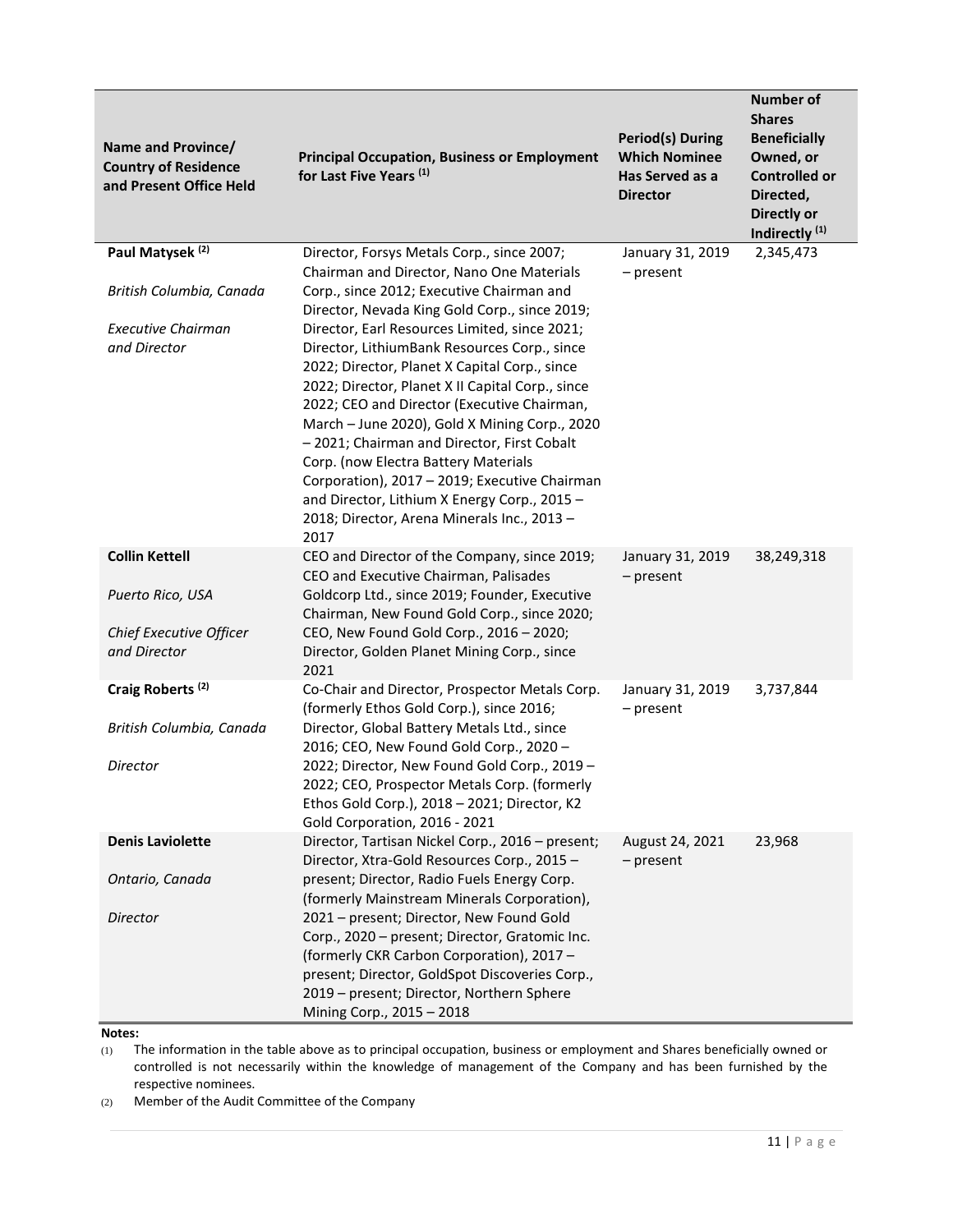### *Cease Trade Orders, Bankruptcies, Penalties and Sanctions*

To the knowledge of the management of the Company, no proposed nominee for election as a director of the Company:

- (a) is, at the date of this Information Circular, or has been within 10 years before the date of this Information Circular, a director, chief executive officer or chief financial officer of any company (including the Company) that,
	- (i) was subject to a cease trade order, an order similar to a cease trade order, or an order that denied the relevant company access to any exemption under securities legislation, that was in effect for a period of more than 30 consecutive days (an "**Order**") that was issued while the proposed director was acting in the capacity as a director, chief executive officer or chief financial officer; or
	- (ii) was subject to an Order that was issued after the proposed director ceased to be a director, chief executive officer or chief financial officer and which resulted from an event that occurred while that person was acting in the capacity as director, chief executive officer or chief financial officer,
- (b) is, at the date of this Information Circular, or has been within 10 years before the date of this Information Circular, a director or executive officer of any company (including the Company) that, while that person was acting in that capacity, or within a year of that person ceasing to act in that capacity, became bankrupt, made a proposal under any legislation relating to bankruptcy or insolvency or was subject to or instituted any proceedings, arrangement or compromise with creditors or had a receiver, receiver manager or trustee appointed to hold its assets,
- (c) has, within the 10 years before the date of this Information Circular, become bankrupt, made a proposal under any legislation relating to bankruptcy or insolvency, or become subject to or instituted any proceedings, arrangement or compromise with creditors, or had a receiver, receiver manager or trustee appointed to hold the assets of the proposed director, or
- (d) has been subject to any penalties or sanctions imposed by a court relating to securities legislation or by a securities regulatory authority or has entered into a settlement agreement with a securities regulatory authority or has been subject to any other penalties or sanctions imposed by a court or regulatory body that would be likely to be considered important to a reasonable shareholder in deciding whether to vote for a proposed director.

None of the proposed nominees for election as a director of the Company are proposed for election pursuant to any arrangement or understanding between the nominee and any other person, except the directors and senior officers of the Company acting solely in such capacity.

**A Shareholder can vote for all of the above nominees, vote for some of the above nominees and withhold for other of the above nominees, or withhold for all of the above nominees. Management recommends Shareholders vote IN FAVOUR of the election of each of the nominees listed above for election as a director of the Company for the ensuing year. Unless directed to the contrary, it is the**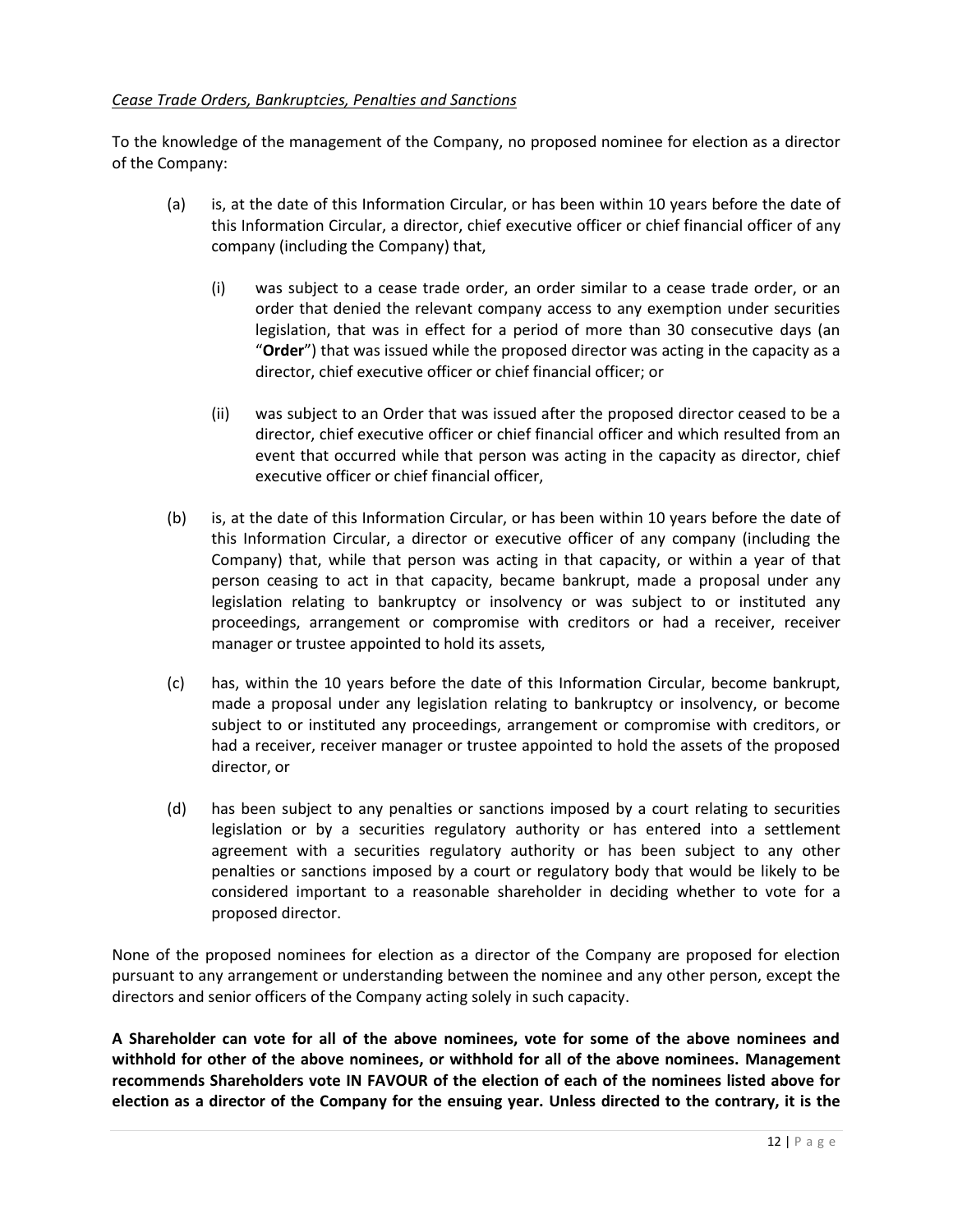**intention of the Management Proxyholders named in the enclosed instrument of proxy to vote proxies FOR each of the nominees.**

### **4. APPOINTMENT OF AUDITOR**

Shareholders will be asked to vote for the appointment of Davidson & Company LLP, Chartered Professional Accountants, located at Suite 1200, 609 Granville Street, P.O. Box 10372, Vancouver, British Columbia, V7Y 1G6, as auditor of the Company to hold office until the next annual meeting of Shareholders, or until a successor is appointed, and to authorize the directors of the Company to fix the remuneration of the auditor.

Davidson & Company LLP, Chartered Professional Accountants, has served as auditor of the Company since July 9, 2013.

**Management recommends Shareholders vote IN FAVOUR of the appointment of Davidson & Company LLP, Chartered Professional Accountants, as auditor of the Company for the ensuing year and authorize the Board to fix the remuneration of the auditor. Unless directed to the contrary, it is the intention of the Management Proxyholders named in the enclosed instrument of proxy to vote proxies FOR the appointment of Davidson & Company LLP, Chartered Professional Accountants, as auditor of the Company until the close of the next annual meeting and to authorize the Board to fix the remuneration to be paid to the auditor.**

### **5 APPROVAL OF STOCK OPTION PLAN**

The stock option plan of the Company (the "**Stock Option Plan**"), dated for reference July 29, 2019, was initially adopted by the Board on such date and was last approved by Shareholders at the Annual General and Special Meeting of Shareholders held March 31, 2021. It is a 10% rolling stock option plan and, under the policies of the TSX Venture Exchange (the "**Exchange**"), a rolling stock option plan must receive Shareholder approval on an annual basis and subsequent acceptance by the Exchange.

The purpose of the Stock Option Plan is to provide the Company with a share-related mechanism to attract, retain and motivate qualified directors, officers, employees and consultants, to reward such persons as may be awarded stock options under the Stock Option Plan from time to time for their contributions toward the long-term goals of the Company and to enable and encourage such persons to acquire Shares as long-term investments.

For a summary of the material terms of the Stock Option Plan, see *"Section 5 – Statement of Executive Compensation – Director and Named Executive Officer Compensation – Stock Option Plans and Other Incentive Plans."* For additional details, *see "Section 8 – Other Information - Securities Authorized for Issuance Under Equity Compensation Plans."* A full copy of the Stock Option Plan will be available at the Meeting for review by Shareholders and may also be obtained prior to the Meeting upon written request.

As at the date of this Information Circular, there are stock options outstanding to purchase an aggregate of 6,460,000 Shares under the Stock Option Plan.

### *Shareholder Approval*

At the Meeting, Shareholders will be asked to consider and, if deemed advisable, to pass, with or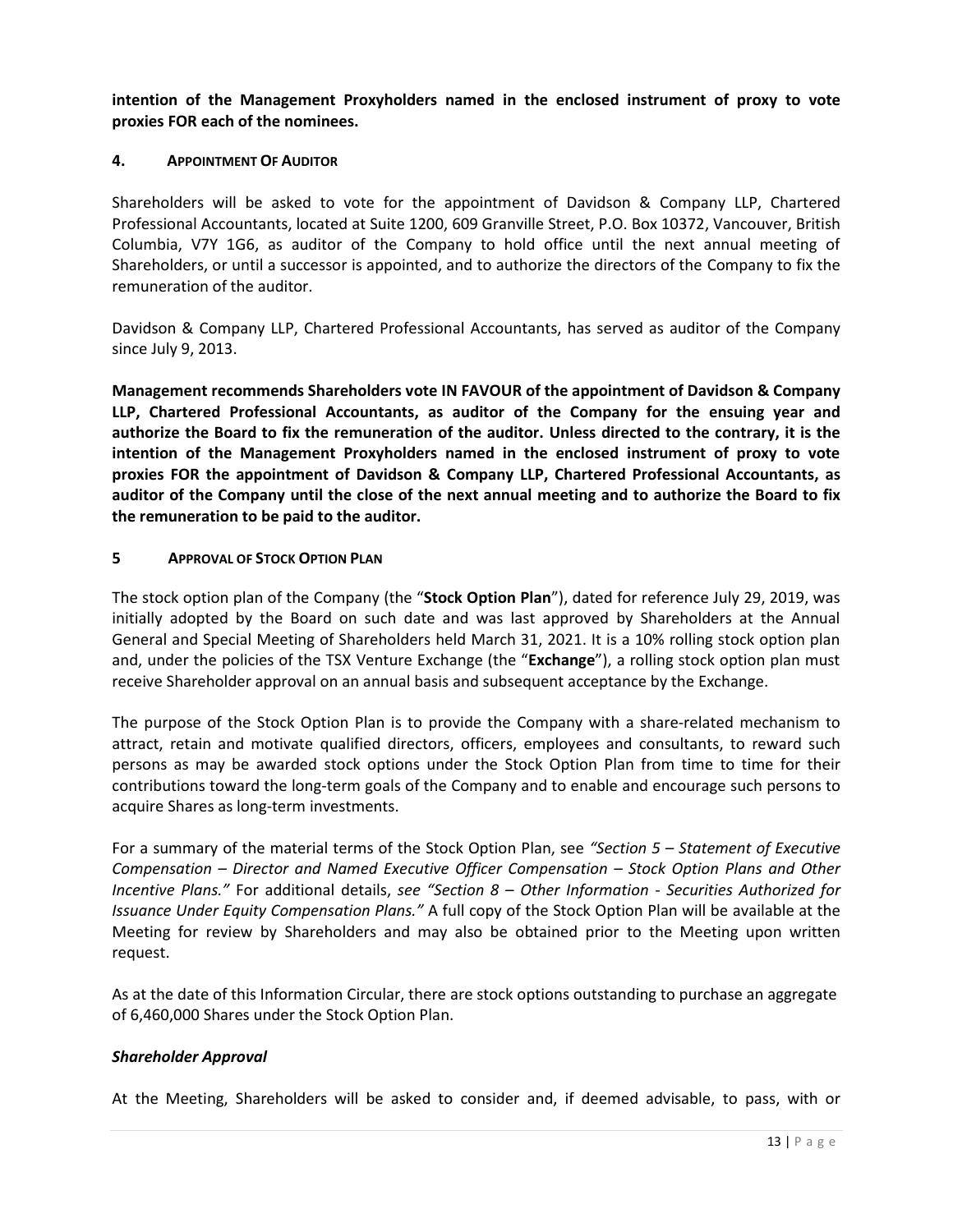without variation, an ordinary resolution approving the Stock Option Plan. The text of the ordinary resolution which management intends to place before the Meeting is as follows:

"**BE IT RESOLVED**, as an ordinary resolution, that the Stock Option Plan, dated for reference July 19, 2019, be and is hereby ratified, confirmed and approved with such additional provisions and amendments, provided that such are not inconsistent with the policies of the Exchange, as the directors of the Company may deem necessary or advisable."

In order to be effective, the foregoing ordinary resolution must be approved by a simple majority of the votes cast at the Meeting by Shareholders voting in person or by proxy.

**Management believes the passing of the above resolution is in the best interests of the Company and recommends that the Shareholders vote IN FAVOUR of the approval of the Stock Option Plan. Unless otherwise directed, it is the intention of the Management Proxyholders named in the enclosed instrument of proxy to vote proxies FOR approval of the Stock Option Plan.**

**SECTION 5 – STATEMENT OF EXECUTIVE COMPENSATION**

### **Objective:**

The objective of this disclosure is to communicate the compensation the Corporation paid, made payable, awarded, granted, gave or otherwise provided to each named executive officer and director for the financial year, and the decision-making process relating to compensation. This disclosure will provide insight into executive compensation as a key aspect of the overall stewardship and governance of the Corporation and will help investors understand how decisions about executive compensation are made.

### **Definitions**:

For the purpose of this Statement of Executive Compensation, in this form:

- (a) "**Company**" means Nevada King Gold Corp.;
- (b) "**company**" includes other types of business organizations such as partnerships, trusts and other unincorporated business entities;
- (c) "**compensation securities**" includes stock options, convertible securities, exchangeable securities and similar instruments including stock appreciation rights, deferred share units and restricted stock units granted or issued by the Company or one of its subsidiaries for services provided or to be provided, directly or indirectly, to the Company or any of its subsidiaries;
- (d) "**external management company**" includes a subsidiary, affiliate or associate of the external management company;
- (e) "**named executive officer**" or "**NEO**" means each of the following individuals: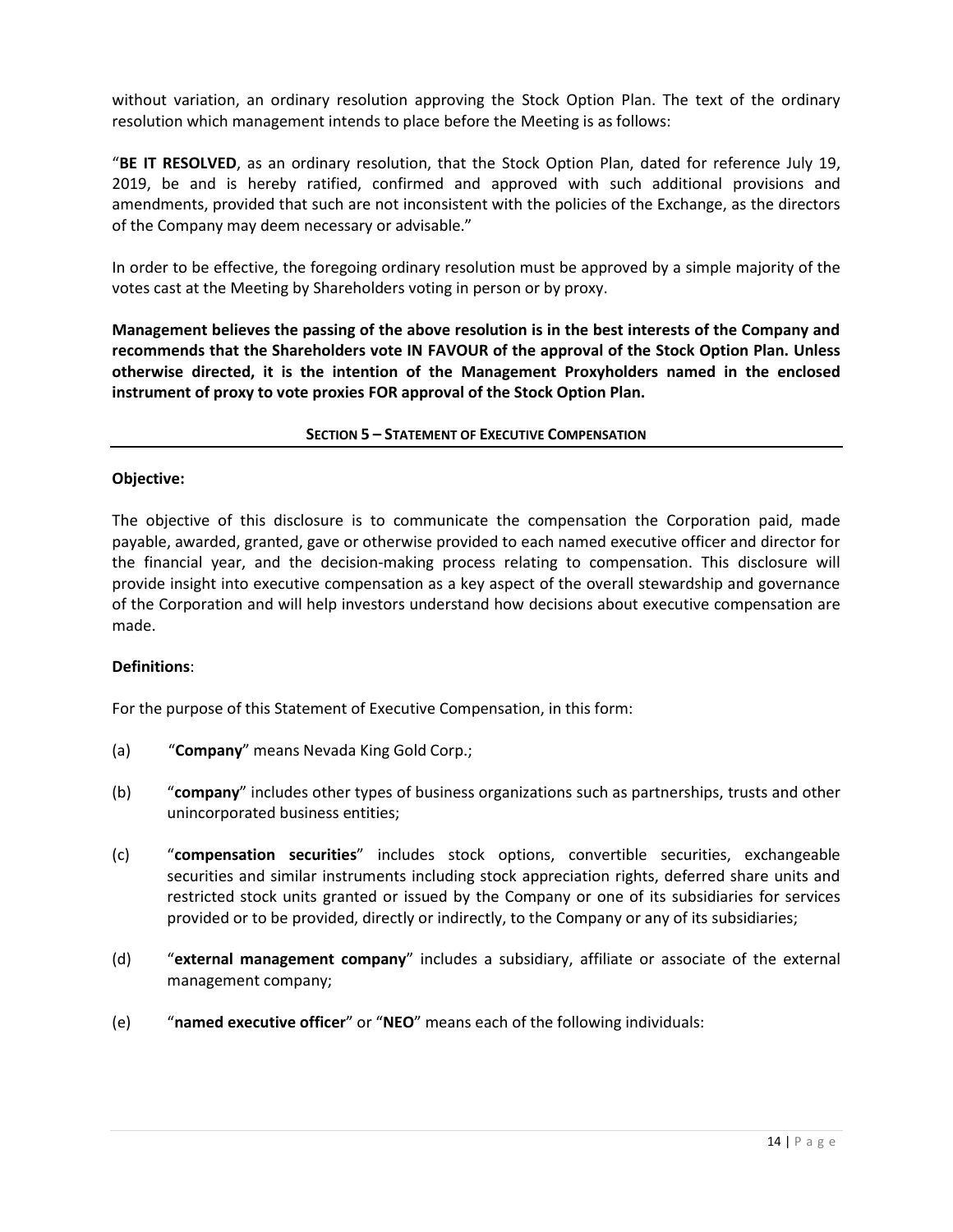- (i) each individual who, in respect of the Company, during any part of the most recently completed financial year, served as chief executive officer ("**CEO**"), including an individual performing functions similar to a CEO;
- (ii) each individual who, in respect of the Company, during any part of the most recently completed financial year, served as chief financial officer ("**CFO**"), including an individual performing functions similar to a CFO;
- (iii) in respect of the Company and its subsidiaries, the most highly compensated executive officer other than the individuals identified in paragraphs (a) and (b) at the end of the most recently completed financial year whose total compensation was more than \$150,000, as determined in accordance with subsection 1.3(5) of Form 51-102F6V *Statement of Executive Compensation – Venture Issuers*; and
- (iv) each individual who would be a named executive officer under paragraph (c) but for the fact that the individual was not an executive officer of the Company, and was not acting in a similar capacity, at the end of that financial year;
- (e) "**plan**" includes any plan, contract, authorization, or arrangement, whether or not set out in any formal document, where cash, securities, similar instruments or any other property may be received, whether for one or more persons; and
- (f) "**underlying securities**" means any securities issuable on conversion, exchange or exercise of compensation securities.

### **DIRECTOR AND NAMED EXECUTIVE OFFICER COMPENSATION**

During the financial year ended March 31, 2021, based on the definitions in this section, the NEOs of the Company were (a) Collin Kettell, who has served as CEO and Director of the Company since January 31, 2019; (b) Bassam Moubarak, who has served as CFO and Corporate Secretary since January 31, 2019; and (c) Paul Matysek, who has served as Director and Executive Chairman on January 31, 2019. Individuals serving as directors of the Company who were not NEOs during the financial year ended March 31, 2021, were Craig Roberts and Douglas Forster.

### *Director and named executive officer compensation, excluding compensation securities*

The following table sets forth all compensation, excluding options and compensation securities, paid, payable, awarded, granted, given, or otherwise provided, directly or indirectly, by the Company or a subsidiary thereof, to each NEO and director of the Company, in any capacity, including, for greater certainty, all plan and non-plan compensation, direct and indirect pay, remuneration, economic or financial award, reward, benefit, gift or perquisite paid, payable, awarded, granted, given or otherwise provided to the NEO or director of the Company for services provided and for services to be provided, directly or indirectly, to the Company or a subsidiary thereof for each of the two most recently completed financial years.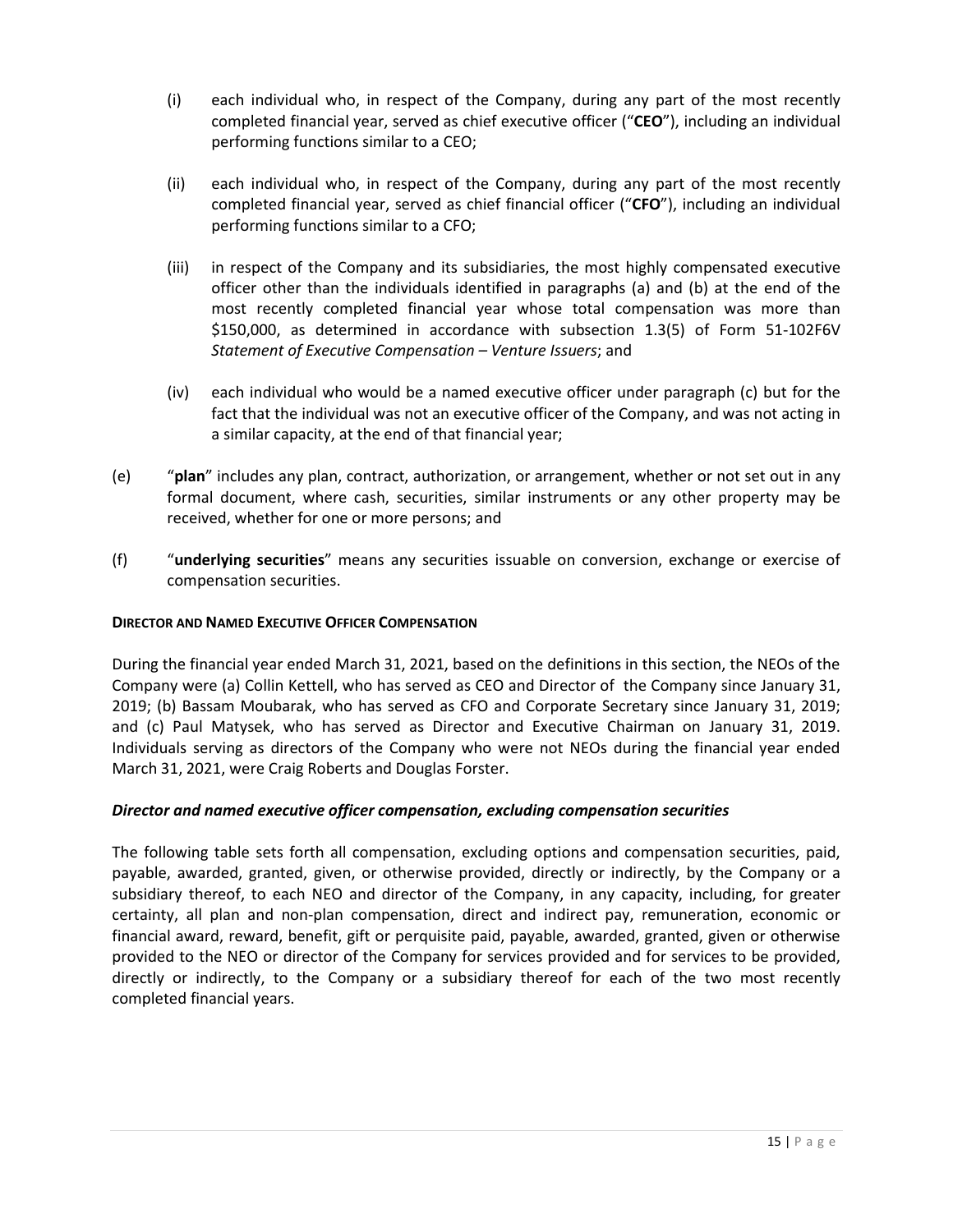| Year $(1)$   | Salary,<br><b>Consulting</b><br>Fee,<br><b>Retainer or</b><br>Commission<br>(5) | <b>Bonus</b><br>(5) | <b>Committee</b><br>or Meeting<br><b>Fees</b><br>(5) | Value of<br><b>Perquisites</b><br>(\$) | Value of All<br>Other<br>Compensation<br>(\$) | <b>Total</b><br>Compensation<br>(\$) |
|--------------|---------------------------------------------------------------------------------|---------------------|------------------------------------------------------|----------------------------------------|-----------------------------------------------|--------------------------------------|
| 2021         | 287,624                                                                         | 141,869             | Nil                                                  | Nil                                    | Nil                                           | 429,493                              |
| 2020         | 286,592                                                                         | 180,274             | Nil                                                  | Nil                                    | Nil                                           | 466,866                              |
| 2021<br>2020 | 239,798<br>238,778                                                              | 118,224<br>150,962  | Nil<br>Nil                                           | Nil<br>Nil                             | Nil<br>Nil                                    | 358,022<br>389,739                   |
| 2021<br>2020 | 321,318<br>318,370                                                              | 159,084<br>200,880  | Nil<br>Nil                                           | 4,564<br>Nil                           | Nil<br>Nil                                    | 484,966<br>519,250                   |
| 2021<br>2020 | 60,000<br>60,000                                                                | Nil<br>Nil          | Nil<br>Nil                                           | Nil<br>Nil                             | Nil<br>Nil                                    | 60,000<br>60,000                     |
| 2021         | 60,000                                                                          | Nil                 | Nil                                                  | Nil                                    | Nil                                           | 60,000<br>60,000                     |
|              | 2020                                                                            | 60,000              | Nil                                                  | Nil                                    | Nil                                           | Nil                                  |

**Table of Compensation Excluding Compensation Securities**

**Notes:**

(1) Year ended March 31st

(2) Collin Kettell has served as CEO and Director of the Company since January 31, 2019.

(3) Bassam Moubarak has served as CFO and Corporate Secretary of the Company since January 31, 2019.

(4) Paul Matysek has served as Executive Chairman and Director of the Company since January 31, 2019.

(5) Craig Roberts has served as Director of the Company since January 31, 2019.

(6) Douglas Forster has served Director of the Company since February 12, 2019.

### **STOCK OPTIONS AND OTHER COMPENSATION SECURITIES**

No compensation securities were granted or issued to any NEO or director by the Company or one of its subsidiaries during the financial year ended March 31, 2021, for services provided or to be provided, directly or indirectly, to the Company or any subsidiary thereof.

As a March 31, 2021, the total amount of compensation securities and underlying securities held by each NEO or director was as follows:

- (a) Collin Kettell held an aggregate of 1,300,000 stock options (1,300,000 underlying common shares) each exercisable at \$0.35 until January 31, 2024, and 155,000 stock options (155,000 underlying common shares) each exercisable at \$0.63 until June 17, 2024;
- (b) Bassam Moubarak held an aggregate of 750,000 stock options (750,000 underlying common shares) each exercisable at \$0.35 until January 31, 2024, and 100,000 stock options (100,000 underlying common shares) each exercisable at \$0.63 until June 17, 2024;
- (c) Paul Matysek held an aggregate of 2,600,000 stock options (2,600,000 underlying common shares) each exercisable at \$0.35 until January 31, 2024;
- (d) Craig Roberts held an aggregate of 500,000 stock options (500,000 underlying common shares) each exercisable at \$0.35 until January 31, 2024, and 25,000 stock options (25,000 underlying common shares) each exercisable at \$0.63 until June 17, 2024; and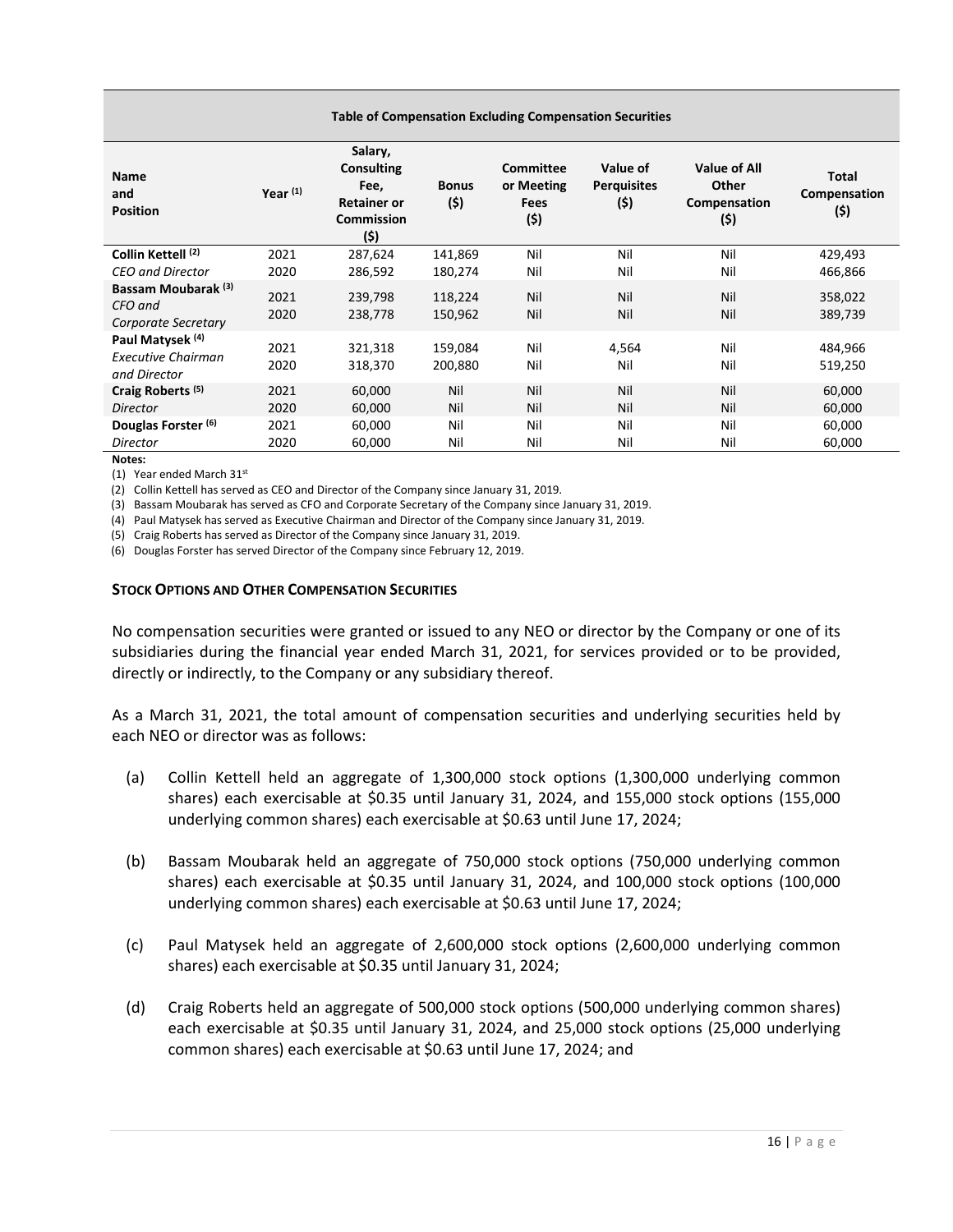(e) Douglas Forster held an aggregate of 750,000 stock options (750,000 underlying common shares) each exercisable at \$0.35 until January 31, 2024, and 25,000 stock options (25,000 underlying common shares) each exercisable at \$0.63 until June 17, 2024.

### **EXERCISE OF COMPENSATION SECURITIES BY DIRECTORS AND NEOS**

There were no compensation securities exercised by a director or NEO during the financial year ended March 31, 2021.

### *Stock Option Plans and Other Incentive Plans*

The Company's existing stock option plan dated for reference July 29, 2019, (the "**Stock Option Plan**"), is a rolling stock option plan, whereby the aggregate number of Shares reserved for issuance, together with any other Shares reserved for issuance under any other plan or agreement of the Company, shall not exceed ten (10%) percent of the total number of issued Shares (calculated on a non-diluted basis) at the time an option is granted. The Stock Option Plan is the only equity compensation plan the Company currently has in place.

The Stock Option Plan is administered by the Board and provides that the Board may, from time to time, in its discretion, grant to directors, officers, employees, and consultants of the Company and its subsidiaries or affiliates, options to purchase Shares. It was established to provide the Company with a share-related mechanism to attract, retain and motivate qualified directors, officers, employees and consultants, to reward such persons as may be awarded Options under the Stock Option Plan by the Board from time to time for their contributions toward the long-term goals of the Company and to enable and encourage such directors, officers, employees and consultants to acquire Shares as longterm investments.

The following is a summary of the material terms of the Stock Option Plan:

- the Stock Option Plan reserves, for issuance pursuant to the exercise of stock options, a maximum number of Shares equal to 10% of the issued Shares at the time of any stock option grant;
- if a stock option expires or otherwise terminates for any reason without having been exercised in full, the number of Shares in respect of which the stock option expired or terminated shall again be available for the purposes of the Stock Option Plan;
- persons eligible to be granted stock options under the Stock Option Plan are directors, officers, and bona fide employees and consultants of the Company or a subsidiary of the Company;
- the Board may, in its sole discretion, grant the majority of the stock options to insiders of the Company;
- at no time will stock options be issued under the Stock Option Plan, together with all of the Company's previously established and outstanding stock option plans or grants which could permit at any time: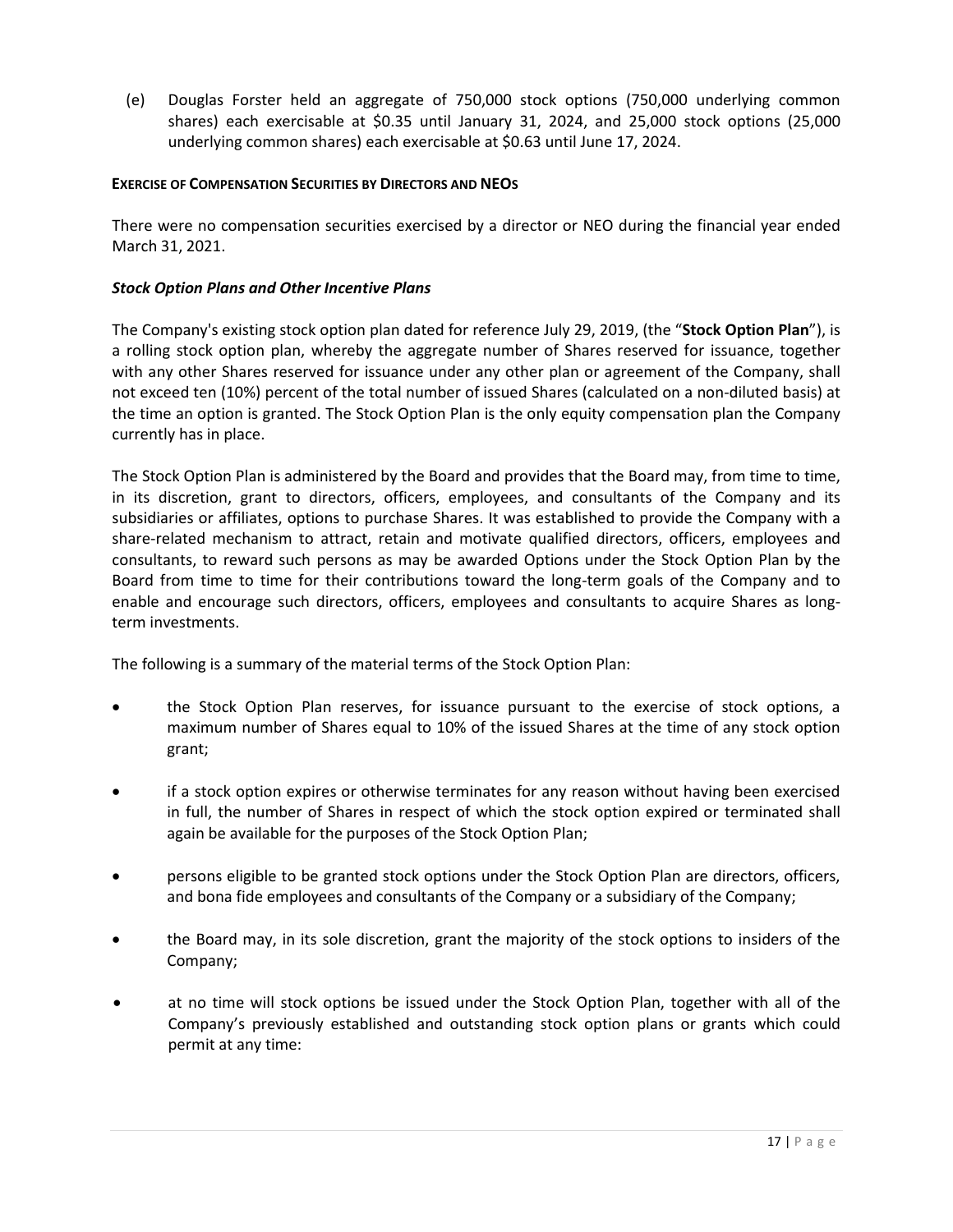- (i) the aggregate number of Shares reserved for issuance under stock options granted to Insiders (as a group), at any point in time exceeding 10% of the issued Shares;
- (ii) the grant to Insiders (as a group), within a 12-month period, of an aggregate number of stock options exceeding 10% of the issued Shares calculated at the date a stock option is granted to any Insider; or
- (iii) the aggregate number of stock options granted to any one person (including companies wholly owned by that person) in any 12-month period exceeding 5% of the issued Shares at the time of the grant;
- the aggregate number of stock options granted to any one consultant in any 12-month period must not exceed 2% of the issued Shares at the time of the grant;
- the aggregate number of Shares that may be purchased pursuant to stock options together with any Other Share Compensation Arrangement granted to all persons conducting Investor Relations Activities in any 12-month periods must not exceed 2% of the issued Shares at the time of the grant;
- stock options fully vest on date of grant or as determined by the Board except for stock options issued to persons conducting Investor Relations Activities which must vest in stages over a minimum period of 12 months with no more than  $\frac{1}{2}$  of the stock options vesting in any threemonth period;
- the exercise price per Share for a stock option may not be less than the Discounted Market Price, subject to a minimum exercise price of \$0.05;
- stock options shall have a term not exceeding 10 years from the date of grant, subject to a provision allowing for the automatic extension to the expiry date of a stock option if such expiry date falls within a blackout period during which the Company prohibits option holders from exercising stock options, provided that the (i) blackout period must be formally imposed by the Company pursuant to its internal trading policies as a result of the bona fide existence of undisclosed material information, (ii) blackout period must expire upon the general disclosure of the undisclosed material information, (iii) expiry date of the affected stock options can be extended to no later than ten (10) business days after the expiry of the blackout period, and (iv) automatic extension of an option holder's stock options will not be permitted where the option holder or the Company is subject to a cease trade order (or similar order under applicable securities laws) in respect of the Company's securities;
- if an option holder is terminated for Cause, each stock option held by such person shall terminate upon such termination for Cause;
- if an option holder dies while holding stock options, each stock option held by such person shall terminate no later than the earlier of the expiry date of the stock options and the date which is six months after the date of death, provided that the Board may extend the date of such termination to a date not exceeding the expiry date and the date which is 12 months after the date of death;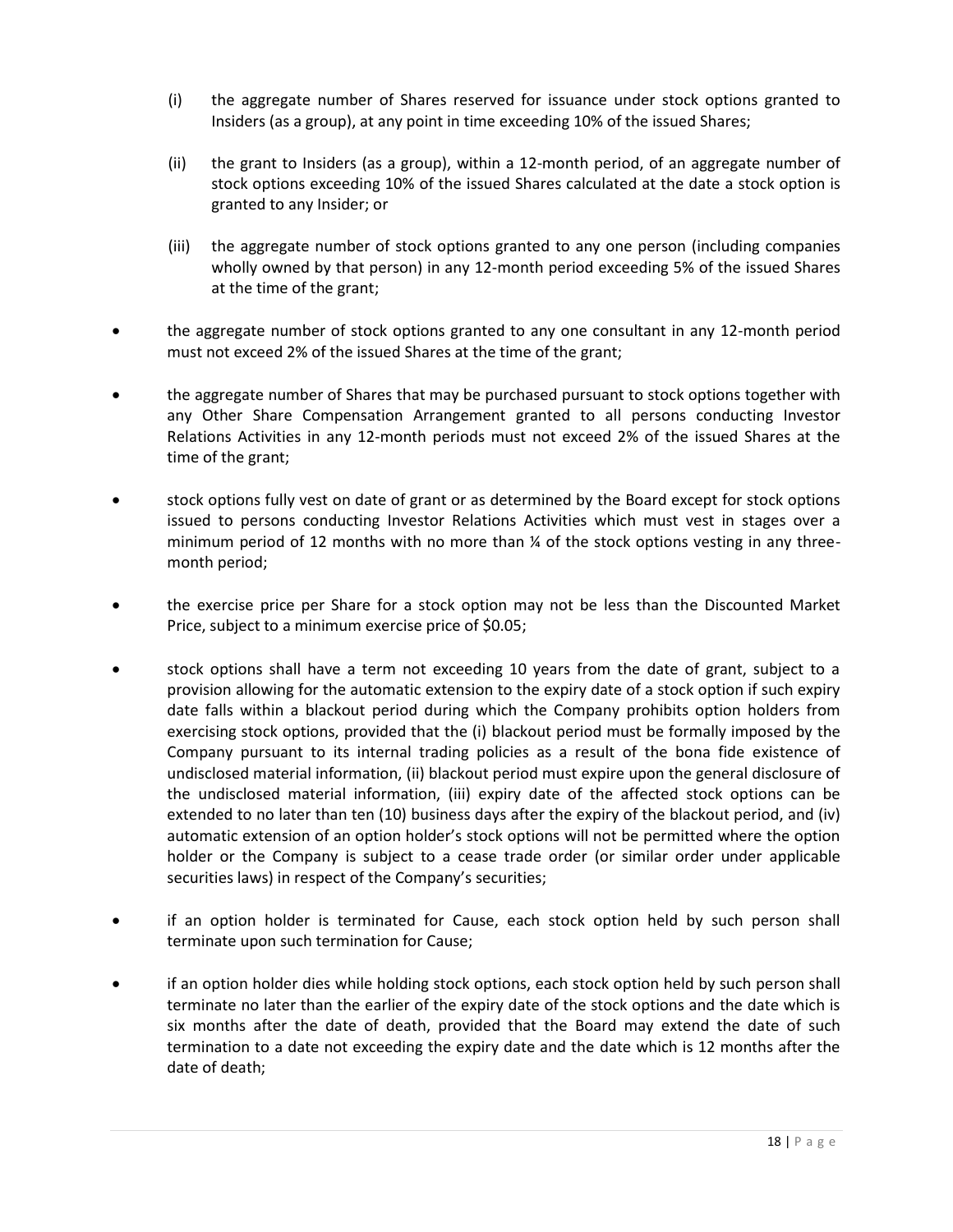- if an option holder ceases to be an eligible person, other than by termination for cause or death, each stock option held by such person shall terminate no later than the earlier of the expiry date and the date which is 30 days after such event, provide that the Board may extend the date of such termination to a date not exceeding the earlier of the expiry date and the date which is 12 months after such event;
- upon the occurrence of an Accelerated Vesting Event, the Board will have the power, except pertaining to stock options granted to persons conducting investor relations activities which will be subject to prior written Exchange approval, to make such changes to the terms of stock options, including but not limited to (i) accelerating the vesting of stock options, conditionally or unconditionally, (ii) terminating every stock option if under the transaction giving rise to the Accelerated Vesting Event, stock options in replacement of the stock options are proposed to be granted to or exchanged with the option holders, (iii) otherwise modifying the terms of any stock option to assist the option holders to tender into any take-over bid or other transaction constituting an Accelerated Vesting Event, or (iv) following the successful completion of such Accelerated Vesting Event, terminating any stock option to the extent it has not been exercised prior to successful completion of the Accelerated Vesting Event;
- in connection with the exercise of a stock option, as a condition to such exercise the Company shall require the optionee to pay, as applicable, to the Company an amount as necessary so as to ensure that the Company is in compliance with the applicable provisions of any federal, provincial or local laws relating to the withholding of tax or other required deductions relating to the exercise of such stock option;
- Disinterested Shareholder Approval is required of any amendment to stock options held by Insiders that would have the effect of decreasing the exercise price of the stock options;
- stock options are non-assignable and non-transferable; and
- the Stock Option Plan contains provisions for adjustment in the number of Shares issuable on exercise of stock options in the event of a Share consolidation, subdivision, conversion, exchange, reclassification or any substitution.

The above summary is qualified in its entirety by the full text of the Stock Option Plan, a copy of which will be available at the Meeting for review by Shareholders and may also be obtained from the Company prior to the Meeting upon written request. Capitalized terms used in the above summary but not defined herein shall have the respective meanings given to them in the Stock Option Plan and the policies of the Exchange.

### *Employment, Consulting and Management Agreements*

The Board recognizes the value of the named executive officers of the Company and the importance of their consistent focus in the event of a possible change of control. It was determined by the Board that it is in the best interests of the Company to ensure that the consistency and stability of the named executive officers is maintained during any change of control. According, each named executive officer has an employment agreement or consulting agreement with the Company that provides for payments to the named executive officer in connection with termination or a change of control of the Company, as further described below.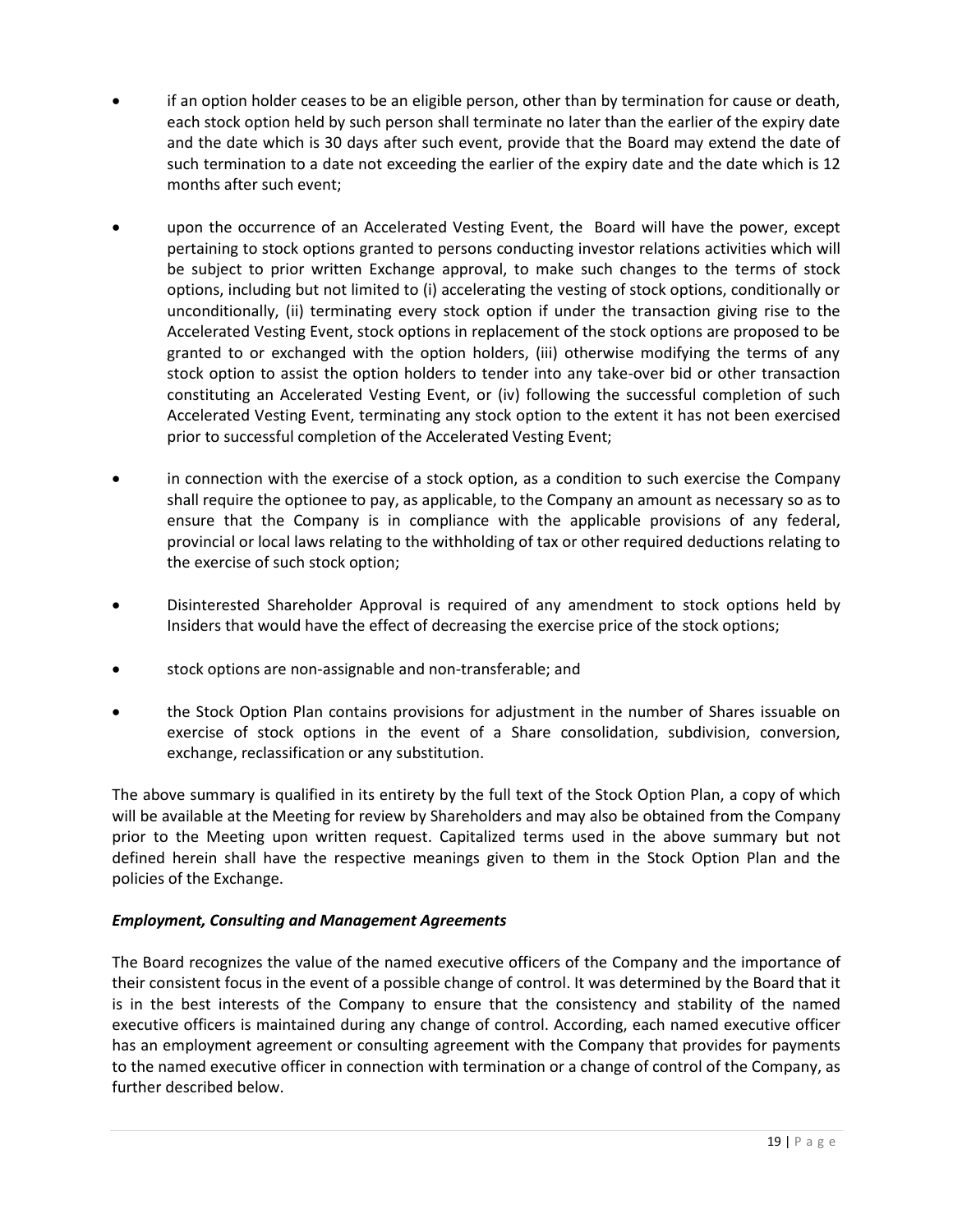Pursuant to a management services agreement dated February 1, 2019, between the Company and Argentum Capital Corp. (the "**Argentum Agreement**"), a private company controlled by Collin Kettell, Chief Executive Officer and Director of the Company, the Company had agreed to pay to Argentum Capital Corp. ("**Argentum**") a base fee of US\$18,000 (the "**Argentum Base Fee**") per month for management services, a signing bonus of US\$50,000, and an incentive fee for an amount to be determined in the sole discretion of the Board, and grant 1,300,000 incentive stock options. In the event the Argentum Agreement is terminated without cause, the Company must pay Argentum a termination fee equal to 18 months of the Argentum Base Fee, plus any reimbursable expenses. In the event the Argentum Agreement is terminated by Argentum within 60 days following a change of control (as defined in the Argentum Agreement) or by the Company within 60 days following a change of control, the Company must pay Argentum a termination fee equal to 24 months of the Argentum Base Fee plus an amount that is equivalent to all earned bonuses in the 24 months prior to such termination.

Pursuant to a management services agreement dated February 1, 2019, between the Company and Bassam Moubarak (the "**Moubarak Agreement**"), Chief Financial Officer of the Company, the Company has agreed to pay to Mr. Moubarak a base fee of US\$15,000 (the "**Moubarak Base Fee**") per month for management services, a signing bonus of US\$20,000, and an incentive fee for an amount to be determined in the sole discretion of the Board, and grant 750,000 incentive stock options. In the event the Moubarak Agreement is terminated without cause, the Company must pay Mr. Moubarak a termination fee equal to 18 months of the Moubarak Base Fee, plus any reimbursable expenses. In the event the Moubarak Agreement is terminated by Mr. Moubarak within 60 days following a change of control (as defined in the Moubarak Agreement) or by the Company within 60 days following a change of control, the Company must pay Mr. Moubarak a termination fee equal to 24 months of the Moubarak Base Fee plus an amount that is equivalent to all earned bonuses in the 24 months prior to such termination.

Pursuant to a management services agreement dated February 1, 2019, between the Company and Bedrock Capital Corporation (the "**Bedrock Agreement**"), a private company controlled by Paul Matysek, a Executive Chairman and Director of the Company, the Company has agreed to pay to Bedrock Capital Corporation ("**Bedrock**") a base fee of US\$20,000 (the "**Bedrock Base Fee**") per month for management services, a signing bonus of US\$50,000, and an incentive fee for an amount to be determined in the sole discretion of the Board, and grant 2,600,000 incentive stock options. In the event the Bedrock Agreement is terminated without cause, the Company must pay Bedrock a termination fee equal to 18 months of the Bedrock Base Fee, plus any reimbursable expenses. In the event the Bedrock Agreement is terminated by Bedrock within 60 days following a change of control (as defined in the Bedrock Agreement) or by the Company within 60 days following a change of control, the Company must pay Bedrock a termination fee equal to 24 months of the Bedrock Base Fee plus an amount that is equivalent to all earned bonuses in the 24 months prior to such termination.

### *Termination and Change of Control Benefits*

Other than as disclosed herein, the Company does not have any plan or arrangement to pay or otherwise compensate any NEO if their employment is terminated as a result of resignation, retirement, change of control, or if their responsibilities change following a change of control.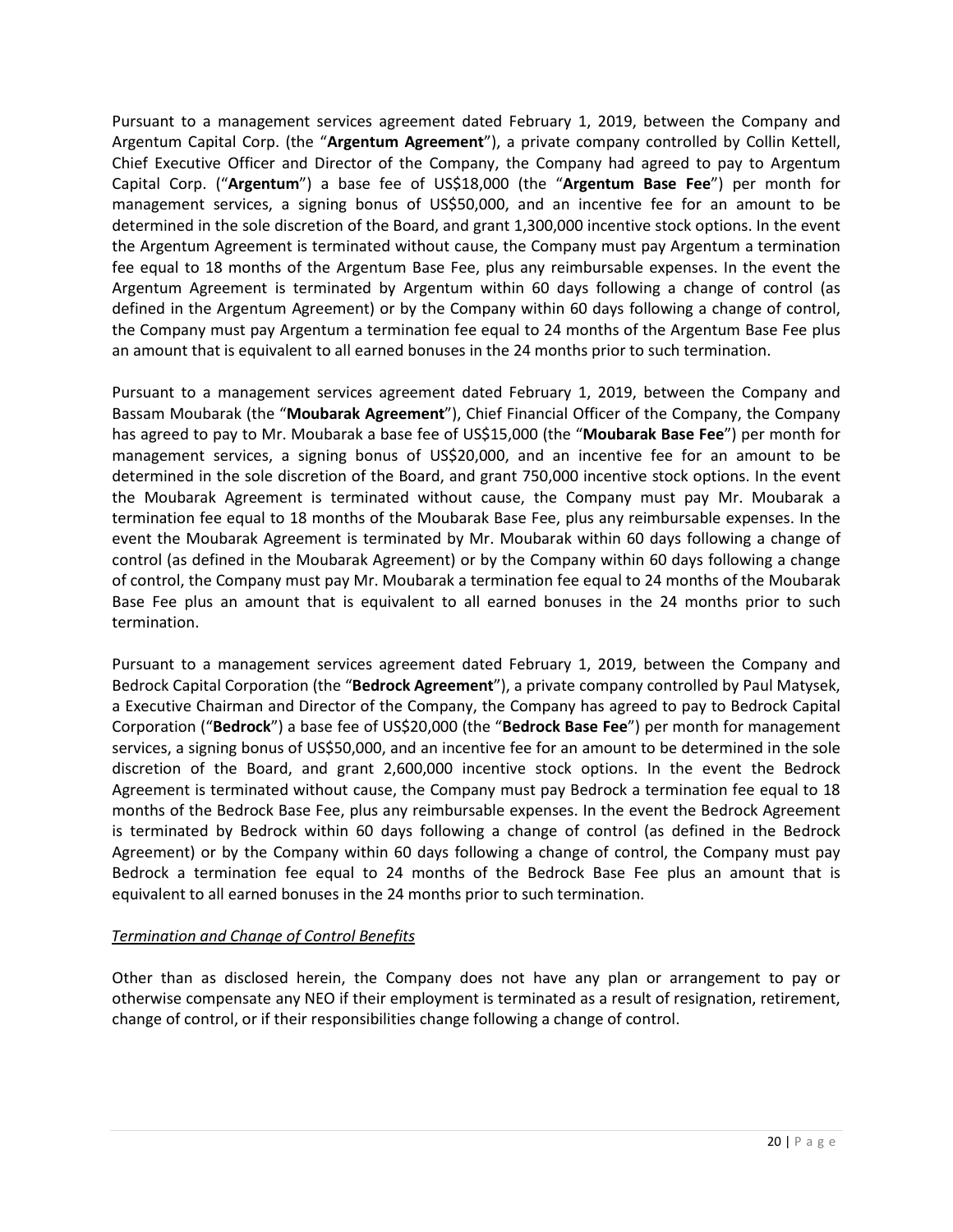### *Oversight and Description of Director and Named Executive Officer Compensation*

The Board determines named executive officer compensation at the time of the engagement of a named executive officer, and subsequently reviews compensation payable to a named executive officer at the discretion of the Board from time to time. The objectives of the Company's executive compensation policy are to attract and retain individuals of high caliber to serve as officers of the Company, to motivate their performance in order to achieve the Company's strategic objectives and to align the interests of executive officers with the long-term interests of Shareholders. The Company's primary compensation policy is to pay for performance and, accordingly, the performance of the Company and its named executive officers are both examined by the Board.

The Company pays base compensation in the form of management fees or salaries to its named executive officers that is competitive with that of comparable companies in the mineral exploration industry. The base compensation payable to the named executive officers was determined at the time each entered into their respective management services or employment agreement with the Company. See "*Section 5 - Statement of Executive Compensation – Employment, Consulting and Management Agreements.*"

Their respective base compensation was objectively determined by the Board comparing the base compensation of each respective named executive officer with that of executive officers of comparable companies in the mineral exploration industry.

### *Director Compensation*

The Board as a whole determines director compensation from time to time. Directors are entitled to be reimbursed for reasonable expenditures incurred in performing their duties as directors, and the Company may, from time to time, grant to its directors incentive stock options to purchase Common Shares. The Company currently relies solely on discussion without any formal objectives, criteria and analysis to determine the number of incentive stock options, and the terms and conditions of such stock options, to be granted to the directors and officers of the Company in accordance with the policies of the TSX Venture Exchange and the Company's stock option plan. The Board also takes into consideration the number and value of outstanding stock options already held by each option holder when determining stock option grants. See "*Section 5 - Statement of Executive Compensation – Table of Stock Options and other Compensation Securities.*"

### *Pension Disclosure*

The Company does not have a pension, retirement or deferred compensation plan including defined contribution plans that provides for payments or benefits to the NEOs at, following, or in connection with retirement and none are proposed at this time.

### **SECTION 6 – AUDIT COMMITTEE**

National Instrument 52-110 - *Audit Committees* ("**NI 52-110**") requires the Company, as a venture issuer, to disclose annually in its Information Circular certain information concerning the constitution of its Audit Committee and its relationship with its independent auditor. Such disclosure is set forth below.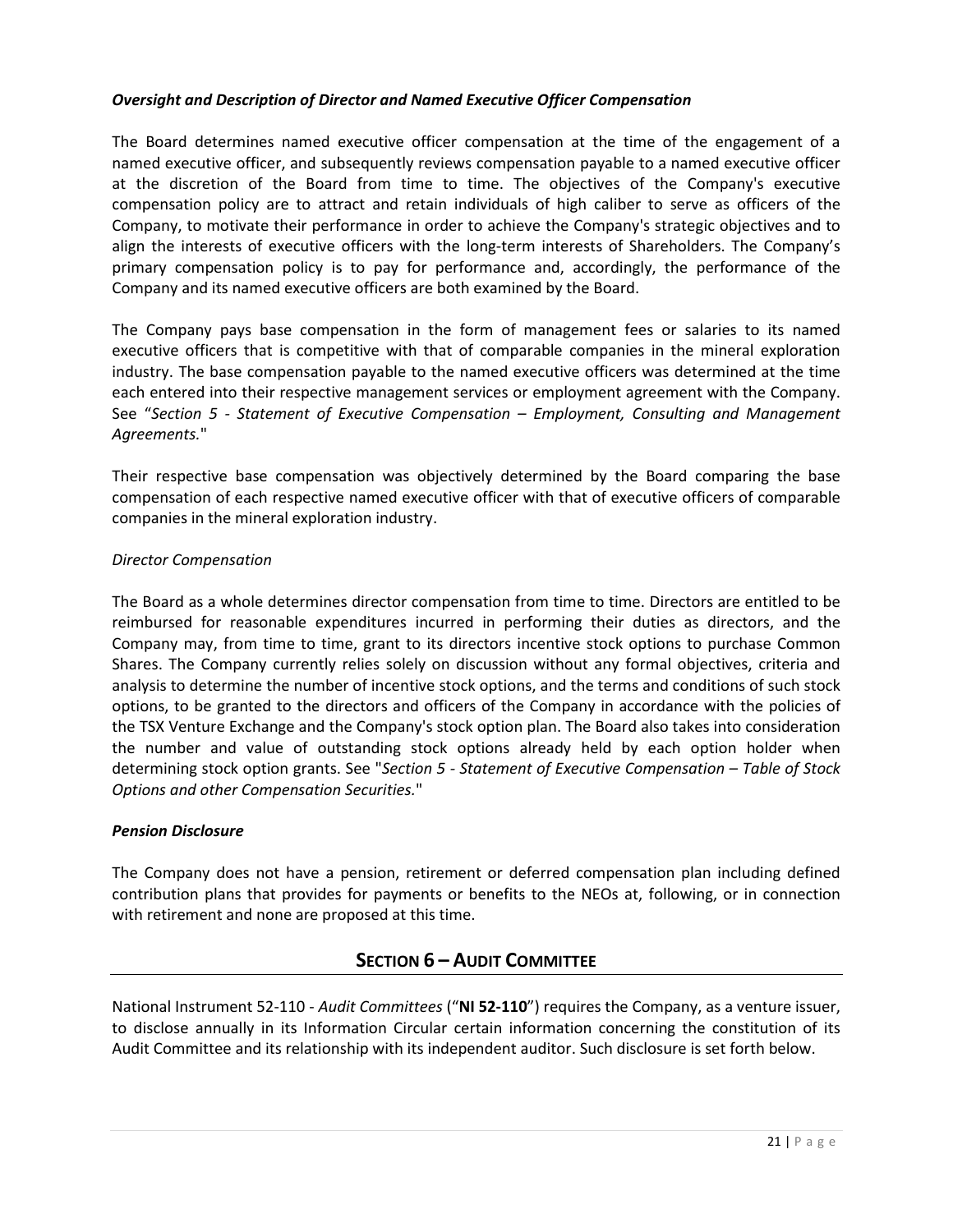### **AUDIT COMMITTEE CHARTER**

The Audit Committee is ultimately responsible for the policies and practices relating to integrity of financial and regulatory reporting, as well as internal controls to achieve the objectives of safeguarding of corporate assets; reliability of information; and compliance with policies and laws. The Board adopted an Audit Committee Charter mandating the role of the Audit Committee in supporting the Board in meeting its responsibilities to the Shareholders on October 16, 2012.

The full text of the Audit Committee Charter of the Company is attached as Schedule "A" to this Information Circular.

### **COMPOSITION OF AUDIT COMMITTEE**

The Company's Audit Committee is currently comprised of three directors, namely Craig Roberts, Paul Matysek and Douglas Forster. NI 52-110 provides that a member of an audit committee is "independent" if the member has no direct or indirect material relationship with the Company, which could, in the view of the Board, reasonably interfere with the exercise of the member's independent judgment. Paul Matysek, who also serves as Executive Chairman of the Company is not considered to be independent, as defined in NI 52-110, as he is an executive officer of the Company. Craig Roberts and Douglas Forster are independent. As the Company is a venture issuer, the Company is exempt from the Audit Committee composition requirements in NI 52-110 which require all Audit Committee members to be independent. Further, in compliance with NI 52-110, a majority of the members of the Audit Committee of the Company are not executive officers, employees or control persons of the Company or of an affiliate of the Company.

All of the Audit Committee members are financially literate, as defined in NI 52-110, as all have the industry experience necessary to understand and analyze financial statements of the Company, as well as an understanding of internal controls and procedures necessary for financial reporting. NI 52-110 provides that an individual is financially literate if he or she has the ability to read and understand a set of financial statements that present a breadth and level of complexity of accounting issues that are generally comparable to the breadth and complexity of the issues that can reasonably be expected to be raised by the Company's financial statements.

The Audit Committee is responsible for review of interim and annual financial statements of the Company. For the purposes of performing their duties, the members of the Audit Committee have the right, at all times, to inspect all the books and financial records of the Company and any subsidiaries and to discuss with management and the external auditors of the Company any accounts, records and matters relating to the financial statements of the Company. The Audit Committee members meet periodically with management and annually with the external auditors.

### **RELEVANT EDUCATION AND EXPERIENCE**

Each member of the Company's present Audit Committee has adequate education and experience that is relevant to his or her performance as an Audit Committee member and, in particular the requisite education and experience that have provided the member with:

(a) an understanding of the accounting principles used by the Company to prepare its financial statements and the ability to assess the general application of those principles in connection with estimates, accruals and reserves;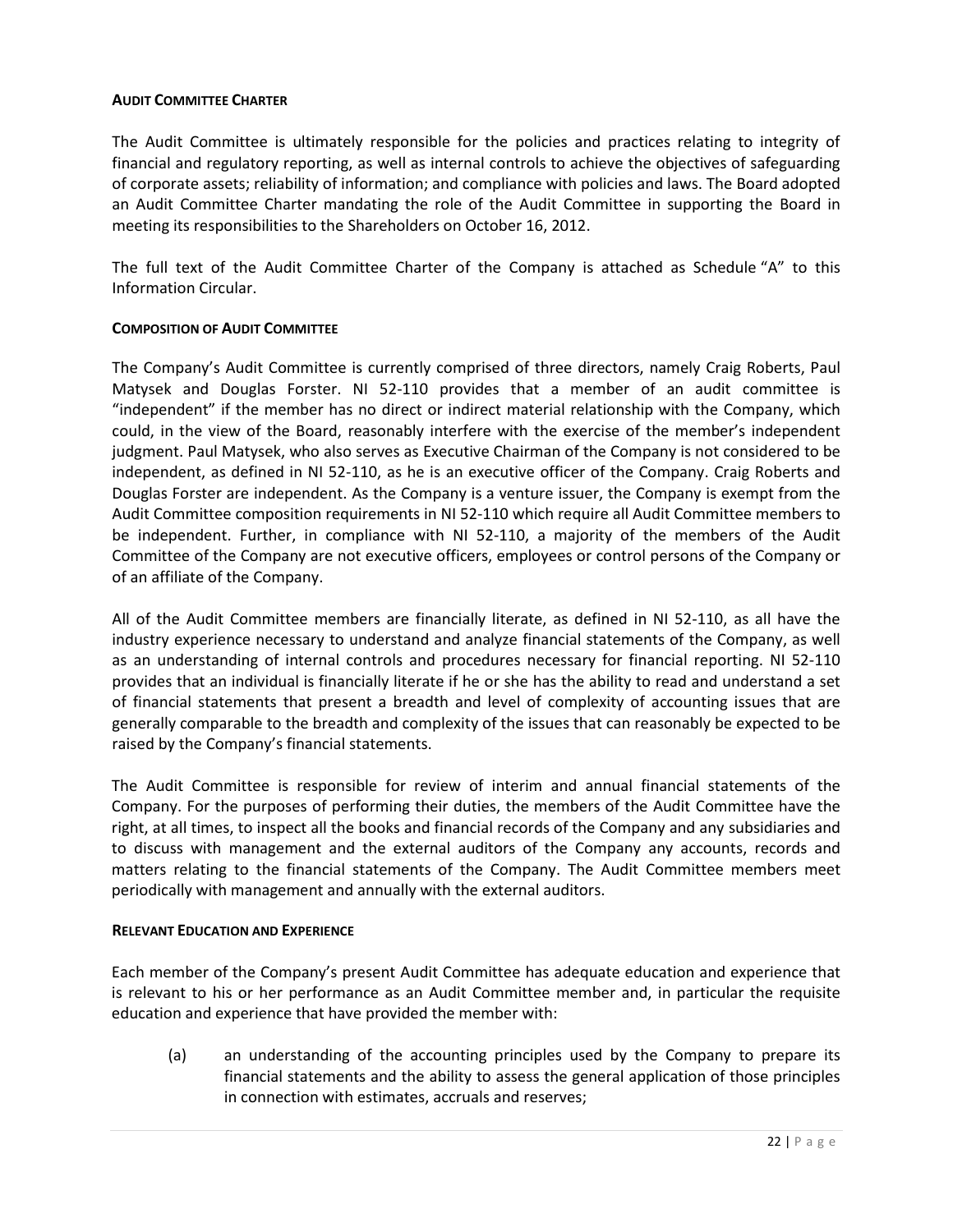- (b) experience preparing, auditing, analyzing or evaluating financial statements that present a breadth and level of complexity of accounting issues that are generally comparable to the breadth and complexity of issues that can reasonably be expected to be raised by the Company's financial statements or experience actively supervising individuals engaged in such activities; and
- (c) an understanding of internal controls and procedures for financial reporting.

### *Craig Roberts*

Mr. Roberts is a mining engineer with over 30 years of operations, consulting, and investment banking experience. This includes work on feasibility studies for numerous mining projects worldwide, investment banking/due diligence roles in over 200 institutional mining equity financings, and significant experience advising management and boards on both friendly and hostile transactions. Mr. Roberts has a degree in Mining Engineering from the University of British Columbia and an M.Phil. in Management Studies from Oxford University.

### *Paul Matysek*

Mr. Matysek, a serial corporate entrepreneur and proven company builder, is a professional geochemist and geologist with over 30 years of experience in the mining industry. Mr. Matysek has held numerous senior executive and director positions and currently holds such positions with several natural resource exploration and development companies. Previously he was Executive Chairman of Lithium X Energy Corp. acquired by NextView New Energy Lion Hong Kong Limited for \$265 million in 2018, and President and CEO of Goldrock Mines Corp. acquired by Fortuna Silver Mines Inc. for \$178 million in July 2016. In the lithium sector, Mr. Matysek was previously President and CEO of Lithium One Inc., which merged with Galaxy Resources of Australia via a \$112 million plan of arrangement in 2012. Prior to Lithium One, Mr. Matysek was the President and CEO of Potash One Inc. where he was the architect of the \$434 million friendly takeover of Potash One by K+S Canada Holdings Inc. in 2011.

### *Douglas Forster*

Mr. Forster has been associated with the mining industry for over 35 years as a geologist, senior executive, director and company founder. He holds a B.Sc. (1981) and M.Sc. (1984) in Economic Geology from the University of British Columbia, Canada. Mr. Forster has been a founder, director or senior executive with numerous public companies, including Terrane Metals Corp. acquired by Thompson Creek Metals Company Inc. in 2010 for \$750 million, Potash One Inc. acquired by K+S Canada Holdings Inc. in 2011 for \$434 million, and Newmarket Gold Inc. acquired by Kirkland Lake Gold Ltd. in 2016 for \$1 billion. Over the past 30 years, Mr. Forster has been involved with several large-scale mine development projects and operating mines including the Mt. Milligan gold-copper mine, the Kemess South goldcopper mine, the Golden Bear gold mine, the Legacy potash project, the Fosterville gold mine, the Cosmo gold mine and the Stawell gold mine. Mr. Forster has a proven track record in resource project development, mergers and acquisition, mine operations, equity and debt financing and public company management. He is a registered member of the Association of Professional Engineers and Geoscientists of British Columbia.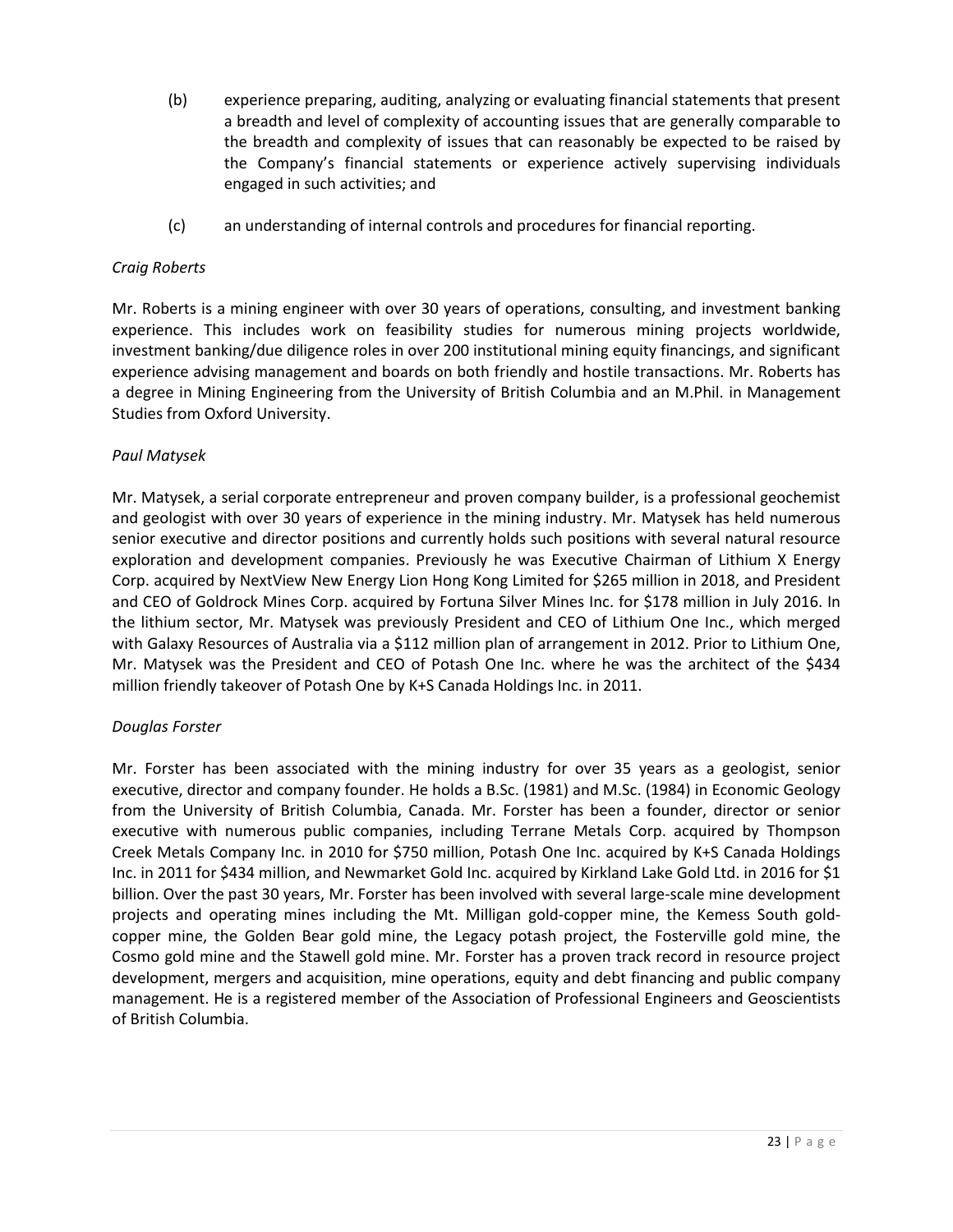### **AUDIT COMMITTEE OVERSIGHT**

At no time since the commencement of the Company's most recently completed financial year was a recommendation of the Audit Committee to nominate or compensate an external auditor not adopted by the Board.

### **RELIANCE ON CERTAIN EXEMPTIONS**

At no time since the commencement of the Company's most recently completed financial year ended March 31, 2021, has the Company relied on the exemption in section 2.4 of National Instrument 52-110 - *Audit Committees (De Minimis Non-audit Services)*, the exemption in section 6.1.1(4) (*Circumstance Affecting the Business or Operations of the Venture Issuer)*, the exemption in subsection 6.1.1(5) (*Events Outside Control of Member*), the exemption in subsection 6.1.1(6) (*Death, Incapacity or Resignation*), or an exemption, in whole or in part, granted under Part 8 of National Instrument 52-110.

As the Company is a "Venture Issuer" pursuant to relevant securities legislation, the Company is relying on the exemption in section 6.1 of NI 52-110 - *Audit Committees*, from the requirement of Parts 3 (*Composition of the Audit Committee*) and 5 (*Reporting Obligations*) of NI 52-110.

### **PRE-APPROVAL POLICIES AND PROCEDURES**

The Audit Committee has not adopted specific policies and procedures for the engagement of non-audit services. The Audit Committee will review the engagement of non-audit services as required.

### **EXTERNAL AUDITOR SERVICE FEES (BY CATEGORY)**

The aggregate fees billed by the Company's external auditor in each of the last two financial years with respect to the Company, by category, are as follows:

| <b>Financial Year</b><br><b>Ended March 31</b> | Audit Fees <sup>(1)</sup><br>(5) | Audit-Related Fees <sup>(2)</sup><br>(5) | Tax Fees <sup>(3)</sup><br>(5) | All Other Fees <sup>(4)</sup><br>(5) |
|------------------------------------------------|----------------------------------|------------------------------------------|--------------------------------|--------------------------------------|
| 2021                                           | 30,366                           | Nil                                      | 8.100                          | 15,690                               |
| 2020                                           | 26,000                           | Nil                                      | 9,100                          | Nil                                  |

(1) The aggregate audit fees billed.

(2) The aggregate fees billed for assurance and related services that are reasonably related to the performance of the audit or review of the Company's financial statements that are not included under the heading "Audit Fees".

 $(3)$  The aggregate fees billed for professional services rendered for tax compliance, tax advice and tax planning.

(4) The aggregate fees billed for products and services other than as set out under the headings "Audit Fees", "Audit Related Fees" and "Tax Fees".

### **SECTION 7 - CORPORATE GOVERNANCE**

### **GENERAL**

Pursuant to National Instrument 58-101 - *Disclosure of Corporate Governance Practices* ("**NI 58-101**"), the Company is required to disclose its corporate governance practices. Corporate governance relates to the activities of the Board, the members of which are elected by and are accountable to the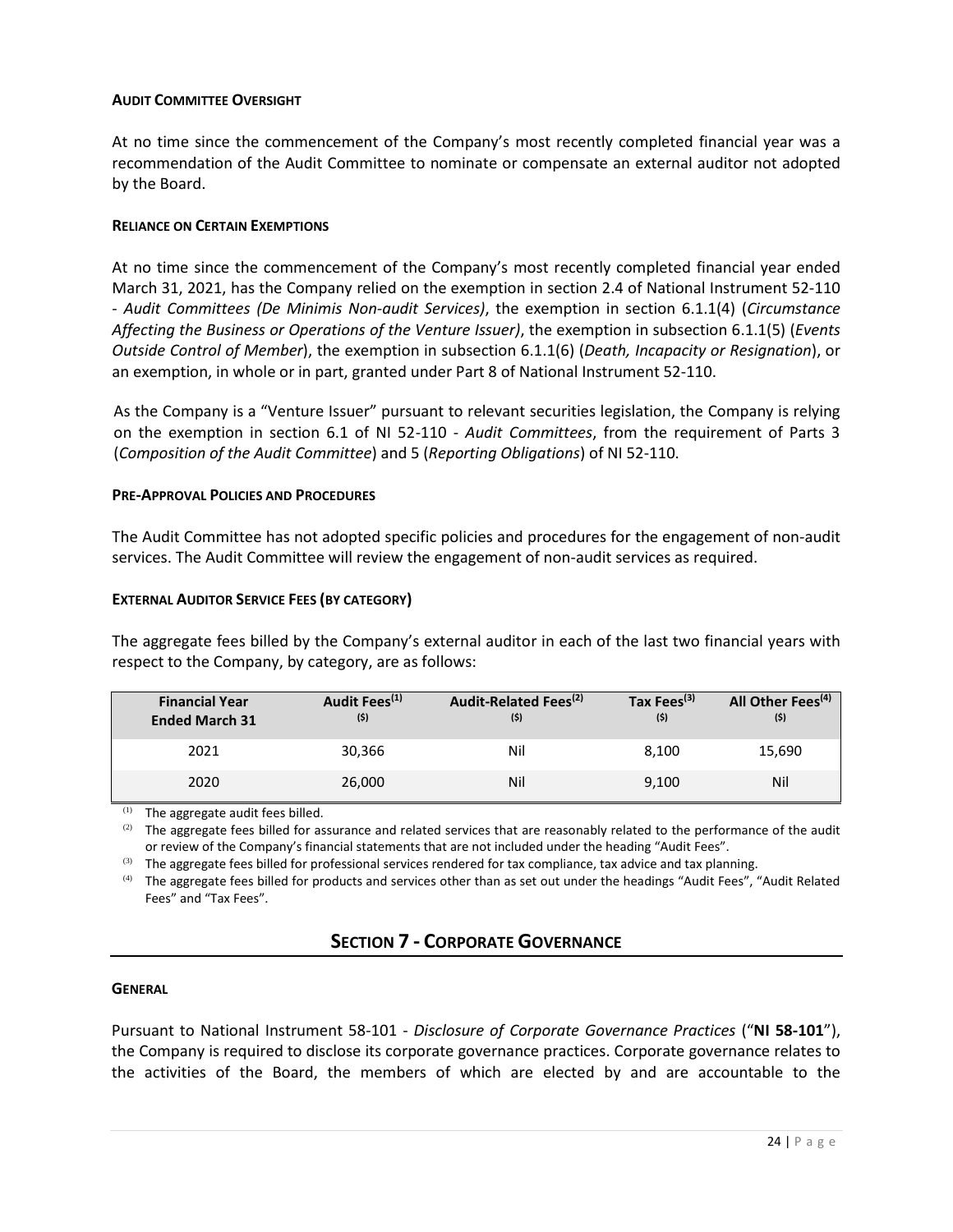Shareholders, and takes into account the role of the individual members of management who are appointed by the Board and who are charged with the day-to-day management of the Company.

National Policy 58-201 - *Corporate Governance Guidelines* ("**NP 58-201**") establishes corporate governance guidelines which apply to all public companies. These guidelines are not intended to be prescriptive but to be used by issuers in developing their own corporate governance practices. The Board is committed to sound corporate governance practices and feels that the Company's corporate governance practices are appropriate and effective for the Company given its current size.

### **BOARD OF DIRECTORS**

The mandate of the board of directors of the Company, as prescribed by the *Business Corporations Act*  (British Columbia), is to manage or supervise the management of the business and affairs of the Company and to act with a view to the best interests of the Company. In doing so, the Board oversees the management of the Company's affairs directly and through its committee(s). The Board facilitates its exercise of independent supervision over management through frequent meetings of the Board. The Board is currently composed of five directors, three of whom are not executive officers of the Company and considered to be independent, as that term is defined in applicable securities legislation. Craig Roberts, Douglas Forster and Denis Laviolette are considered to be independent. Collin Kettell is not considered independent by reason of his office as Chief Executive Officer of the Company. Paul Matysek is not considered independent by reason of his office as Executive Chairman of the Company. In determining whether a director is independent, the Board chiefly considers whether the director has a relationship which could or could be perceived to interfere with the director's ability to objectively assess the performance of management.

The Board is responsible for approving long-term strategic plans and annual operating plans and budgets recommended by management. Board consideration and approval is also required for material contracts and business transactions, and all debt and equity financing transactions.

The Board delegates to management responsibility for meeting defined corporate objectives, implementing approved strategic and operating plans, carrying on the Company's business in the ordinary course, managing the Company's cash flow, evaluating new business opportunities, recruiting staff and complying with applicable regulatory requirements. The Board also looks to management to furnish recommendations respecting corporate objectives, long-term strategic plans and annual operating plans.

### **DIRECTORSHIPS**

Certain of the Company's directors are also directors of other reporting issuers (or the equivalent) in a jurisdiction or a foreign jurisdiction as follows:

| <b>Name of Director</b> | Other Reporting Issuer (or the equivalent) |
|-------------------------|--------------------------------------------|
| Collin Kettell          | GoldSpot Discoveries Corp.                 |
|                         | New Found Gold Corp.                       |
| Paul Matysek            | Earl Resources Limited                     |
|                         | Forsys Metals Corp.                        |
|                         | LithiumBank Resources Corp.                |
|                         | Nano One Materials Corp.                   |
|                         | Nevada King Gold Corp.                     |
|                         |                                            |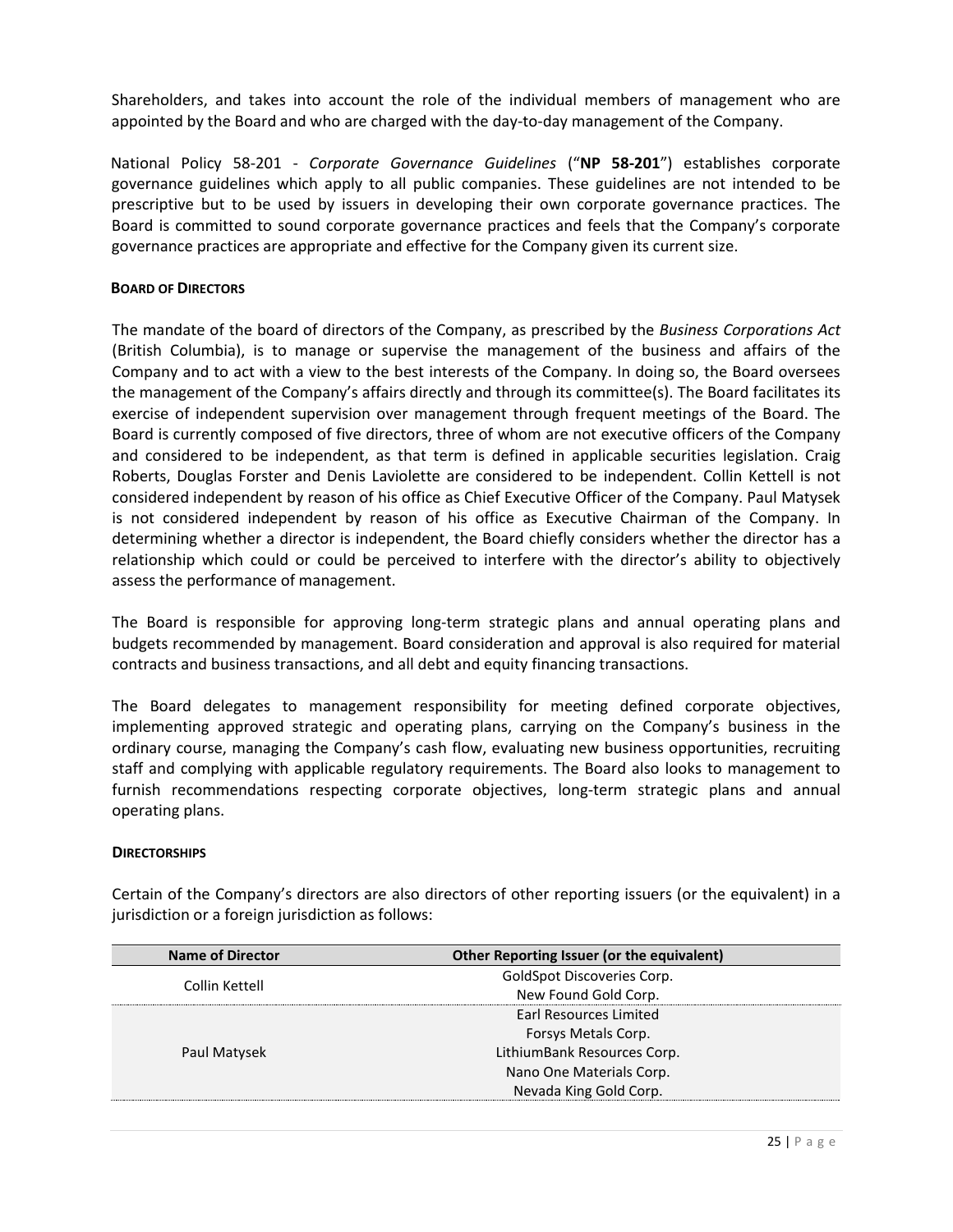| <b>Name of Director</b> | Other Reporting Issuer (or the equivalent)                          |
|-------------------------|---------------------------------------------------------------------|
|                         | Planet X Capital Corp.                                              |
|                         | Planet X II Capital Corp.                                           |
|                         | CopperCorp Resources Inc.                                           |
| Craig Roberts           | Global Battery Metals Ltd.                                          |
|                         | Prospector Metals Corp. (formerly Ethos Gold Corp.)                 |
|                         | Calibre Mining Corp.                                                |
| Douglas Forster         | Edgewater Exploration Ltd.                                          |
|                         | Newcore Gold Ltd.                                                   |
|                         | GoldSpot Discoveries Corp.                                          |
|                         | Gratomic Inc. (formerly CKR Carbon Corporation)                     |
| Denis Laviolette        | New Found Gold Corp.                                                |
|                         | Radio Fuels Energy Corp. (formerly Mainstream Minerals Corporation) |
|                         | Tartisan Nickel Corp.                                               |
|                         | Xtra-Gold Resources corp.                                           |

### **ORIENTATION AND CONTINUING EDUCATION**

The Company has not developed an official orientation or training program for new directors. As required, new directors will have the opportunity to become familiar with the Company by meeting with the other directors and with officers and employees. Orientation activities will be tailored to the particular needs and experience of each director and the overall needs of the Board.

### **POSITION DESCRIPTIONS**

The Board has not adopted written position descriptions for the Chief Executive Officer or the Chair of the Audit Committee delineating the roles and responsibilities inherent to the position being fulfilled. Generally, the Chair of the Audit Committee is charged with fulfilling the mandate as contained in the Audit Committee Charter and is given the specific written authority to execute the business of the Audit Committee as outlined and approved by the Board. The Audit Committee Chair is charged with the responsibility of reviewing and, if necessary, changing and adapting the Audit Committee Charter to respond to developing issues and presenting the changed charter to the Board for approval. The Audit Committee Chair organizes the meetings of the Audit Committee, develops and circulates agendas, conducts the meetings, records minutes, and follows-up on outstanding Audit Committee business. The Audit Committee Chair reports to the Board on each meeting of the Audit Committee and makes recommendations for specific actions and decisions. The Chief Executive Officer's primary role is to manage the Company in an effective, efficient and forward-looking way and to fulfil the priorities, goals and objectives determined by the Board in the context of the Company's strategic plans, budgets and responsibilities specifically detailed with a view to increasing shareholder value.

### **ORIENTATION AND CONTINUING EDUCATION**

The Company has not developed an official orientation or training program for new directors. As required, new directors will have the opportunity to become familiar with the Company by meeting with the other directors and with officers and employees. Orientation activities will be tailored to the particular needs and experience of each director and the overall needs of the Board.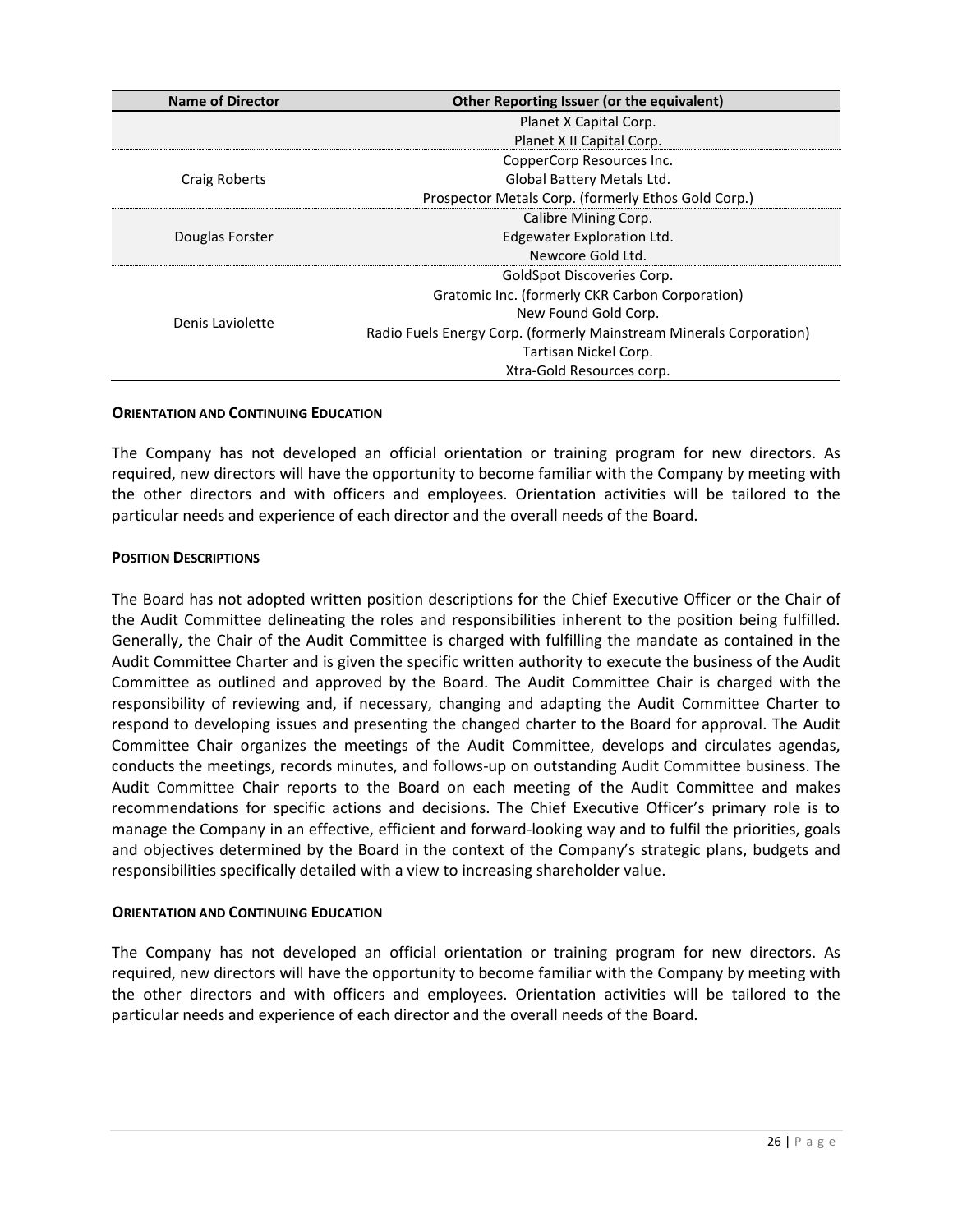### **ETHICAL BUSINESS CONDUCT**

The Board has found that the fiduciary duties placed on individual directors by the Company's governing corporate legislation and the common law and the restrictions placed by applicable corporate legislation on an individual director's participation in decisions of the Board in which the director has an interest have been sufficient to ensure that the Board operates independently of management and in the best interests of the Company.

Under the corporate legislation, a director is required to act honestly and in good faith with a view to the best interests of the Company and exercise the care, diligence and skill that a reasonably prudent person would exercise in comparable circumstances, and disclose to the board the nature and extent of any interest of the director in any material contract or material transaction, whether made or proposed, if the director is a party to the contract or transaction, is a director or officer (or an individual acting in a similar capacity) of a party to the contract or transaction or has a material interest in a party to the contract or transaction. The director must then abstain from voting on the contract or transaction unless the contract or transaction (i) relates primarily to their remuneration as a director, officer, employee or agent of the Company or an affiliate of the Company, (ii) is for indemnity or insurance for the benefit of the director in connection with the Company, or (iii) is with an affiliate of the Company. If the director abstains from voting after disclosure of their interest, the directors approve the contract or transaction and the contract or transaction was reasonable and fair to the Company at the time it was entered into, the contract or transaction is not invalid and the director is not accountable to the Company for any profit realized from the contract or transaction. Otherwise, the director must have acted honestly and in good faith, the contract or transaction must have been reasonable and fair to the Company and the contract or transaction be approved by the Shareholders by a special resolution after receiving full disclosure of its terms in order for the director to avoid such liability or the contract or transaction being invalid.

### **NOMINATION OF DIRECTORS**

The Board is responsible for identifying individuals qualified to become new Board members and recommending to the Board new director nominees for the next annual meeting of Shareholders.

New nominees must have a track record in general business management, special expertise in an area of strategic interest to the Company, the ability to devote the time required, shown support for the Company's mission and strategic objectives, and a willingness to serve.

### **COMPENSATION OF DIRECTORS AND CHIEF EXECUTIVE OFFICER**

The Board is responsible for determining all forms of compensation to be granted to the CEO and the directors of the Company, and for reviewing the CEO's recommendations respecting compensation of the other senior executives of the Company, to ensure such arrangements reflect the responsibilities and risks associated with each position. When determining the compensation of its executive officers, the Board considers the following issues: i) recruiting and retaining executives critical to the success of the Company and the enhancement of shareholder value; ii) providing fair and competitive compensation; iii) balancing the interests of management and Shareholders; and iv) rewarding performance, both on an individual basis and with respect to operations in general. In order to achieve these objectives, the key elements of the executive compensation program are: (i) base salary or fee; (ii) potential annual incentive award; and (iii) long-term incentive in the form of stock options. The directors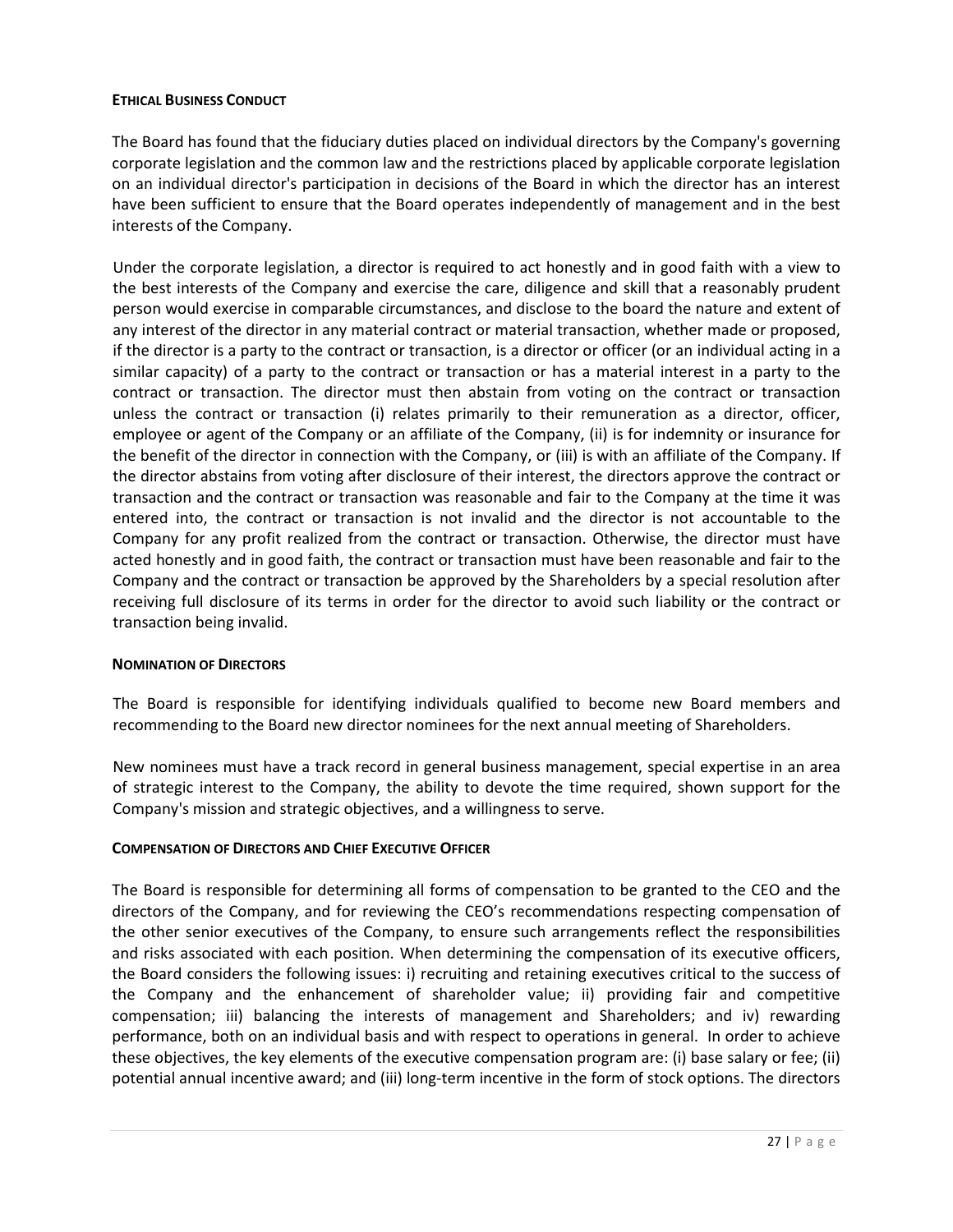are of the view that all elements of the total program should be considered, rather than any single element.

### **BOARD COMMITTEES**

The Board has an Audit Committee. See "*Section 6 - Audit Committee*".

In addition, the Board has established one additional standing committee, the Compensation Committee, the members of which are Douglas Forster, Craig Roberts and Paul Matysek.

### **ASSESSMENTS**

The Board, as a whole, assesses its performance, the performance of its committee(s) and the contribution of individual directors on an ongoing basis. It also monitors the adequacy of information given to directors, communication between the Board and management and the strategic direction and processes of the Board and committee(s).

### **SECTION 8 - OTHER INFORMATION**

### **SECURITIES AUTHORIZED FOR ISSUANCE UNDER EQUITY COMPENSATION PLANS**

The Company has a 10% rolling stock option plan, which is the only equity compensation plan the Company currently has in place. See "*Section 3 - Particulars of Matters to Be Acted Upon – Approval of Stock Option Plan"* and *"Section 5 - Statement of Executive Compensation – Stock Option Plans and Other Incentive Plans."*

The following table sets forth information as at March 31, 2021, with respect to the Company's stock option plan, under which equity securities are authorized for issuance. The Company does not have any equity compensation plans that have not been approved by its shareholders.

| <b>Plan Category</b>                                                     | <b>Number of securities</b><br>to be issued upon<br>exercise of outstanding<br>options, warrants and<br>rights<br>(a) | Weighted-average<br>exercise price of<br>outstanding options,<br>warrants and rights<br>(b) | <b>Number of securities</b><br>remaining available<br>for future issuance<br>under equity<br>compensation plans<br>(excluding securities<br>reflected in column<br>(a))<br>(c) |
|--------------------------------------------------------------------------|-----------------------------------------------------------------------------------------------------------------------|---------------------------------------------------------------------------------------------|--------------------------------------------------------------------------------------------------------------------------------------------------------------------------------|
| Equity compensation plans<br>approved by security holders <sup>(1)</sup> | 6,460,000                                                                                                             | \$0.37                                                                                      | 3,453,406                                                                                                                                                                      |
| Equity compensation plans not<br>approved by security holders            | N/A                                                                                                                   | N/A                                                                                         | N/A                                                                                                                                                                            |
| Total:                                                                   | 6,460,000                                                                                                             | \$0.37                                                                                      | 3,453,406                                                                                                                                                                      |

(1) Represents the Existing Stock Option Plan of the Company. As at March 31, 2021, the Existing Stock Option Plan reserved shares equal to a maximum of 10% of the issued and outstanding Shares. As at March 31, 2021, the Company had 99,134,068 Shares issued and outstanding.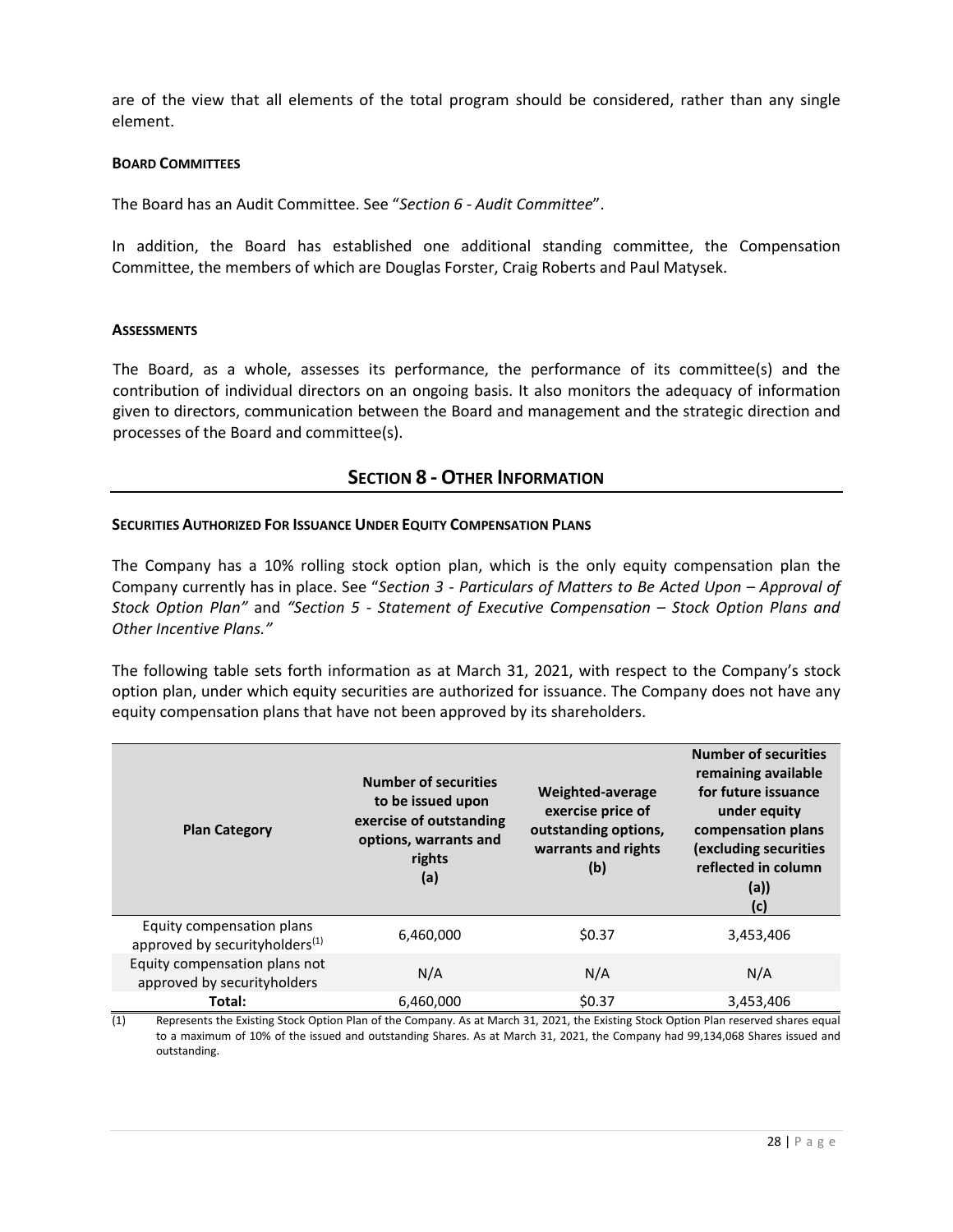### **INDEBTEDNESS OF DIRECTORS AND EXECUTIVE OFFICERS**

Other than "routine indebtedness" as defined in applicable securities legislation, since the beginning of the financial year ended March 31, 2021, none of:

- (a) the executive officers, directors, employees and former executive officers, directors and employees of the Company or any of its subsidiaries;
- (b) the proposed nominees for election as a director of the Company; or
- (c) any associates of the foregoing persons;

is or has been indebted to the Company or any of its subsidiaries or has been indebted to any other entity where that indebtedness was the subject of a guarantee, support agreement, letter of credit or other similar arrangement or understanding provided by the Company or any of its subsidiaries, and which was not entirely repaid on or before the date of this Information Circular.

### **INTEREST OF CERTAIN PERSONS OR COMPANIES IN MATTERS TO BE ACTED UPON**

Except as disclosed herein, no director or executive officer of the Company, nor any person who has held such a position since the beginning of the last completed financial year of the Company, nor any proposed nominee for election as a director of the Company, nor any associate or affiliate of the foregoing persons, has any material interest, direct or indirect, by way of beneficial ownership of securities or otherwise, in any matter to be acted on at the Meeting other than the election of directors and the approval of the stock option plan of the Company.

### **INTEREST OF INFORMED PERSONS IN MATERIAL TRANSACTIONS**

Other than as set forth in this Information Circular or as disclosed in the Company's financial statements, no informed person of the Company, or proposed director of the Company, or any associate or affiliate of any informed person or proposed director, had any material interest, direct or indirect, in any transaction since the commencement of the Company's most recently completed financial year, or in any proposed transaction which has materially affected or would materially affect the Company or any of its subsidiaries.

An "informed person" means: (a) a director or executive officer of the Company; (b) a director or executive officer of a person or company that is itself an informed person or subsidiary of the Company; (c) any person or company who beneficially owns, directly or indirectly, voting securities of the Company or who exercises control or direction over voting securities of the Company or a combination of both carrying more than 10% of the voting rights other than voting securities held by the person or company as underwriter in the course of a distribution; and (d) the Company itself, if and for so long as it has purchased, redeemed or otherwise acquired any of its shares.

### **MANAGEMENT CONTRACTS**

Since the beginning of the Company's most recently completed financial year, management functions of the Company are not, and have not been, to any substantial degree performed by any person other than the executive officers and directors of the Company. See *Section 5 - Statement of Executive Compensation – Employment, Consulting and Management Agreements."*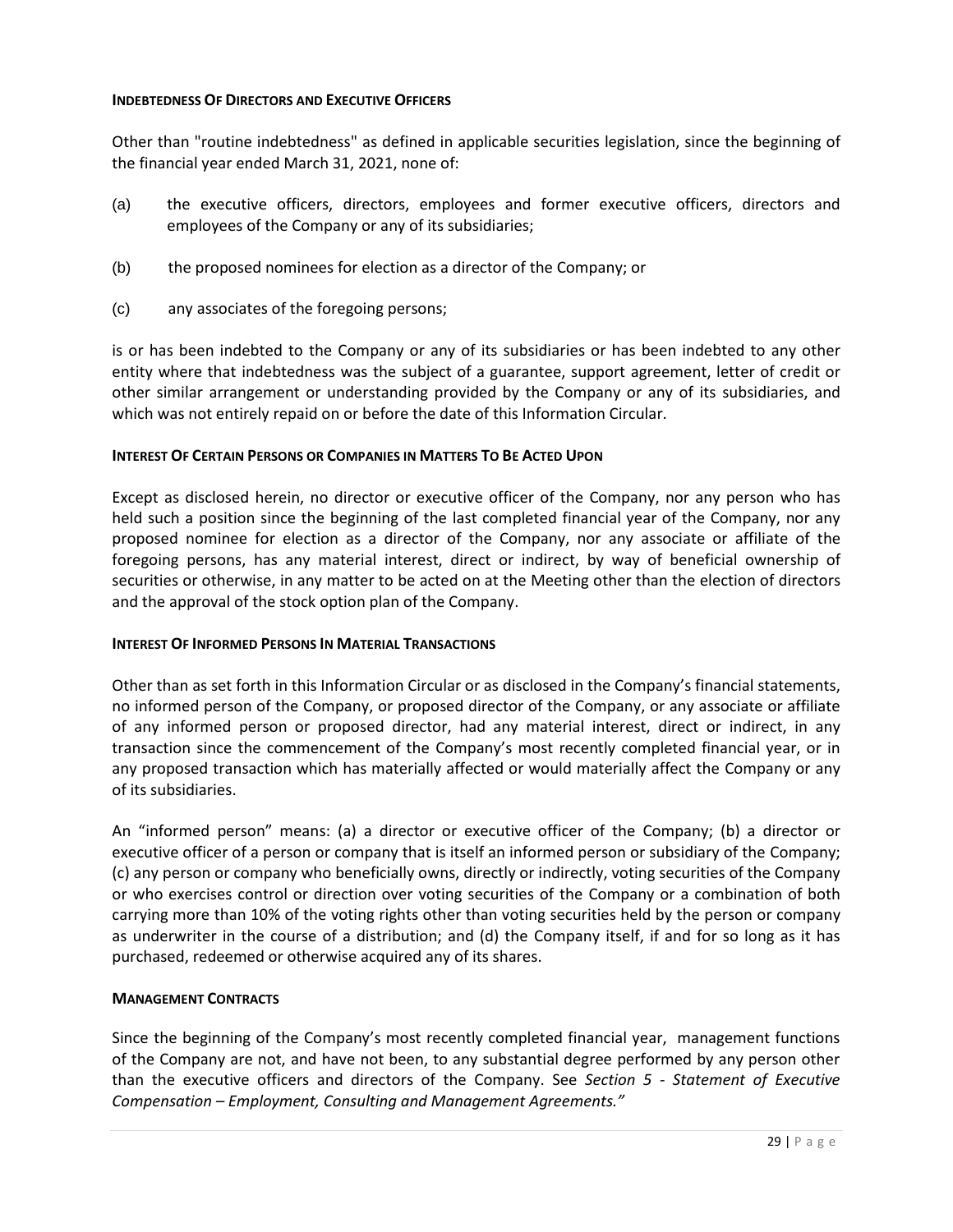### **ADDITIONAL INFORMATION**

Financial information about the Company is included in the Company's comparative annual financial statements for the year ended March 31, 2021, and the related Management's Discussion and Analysis, which have been electronically filed with regulators and are available on SEDAR at [www.sedar.com](http://www.sedar.com/) under the Company's profile. Copies may be obtained without charge upon request to the Company, c/o Keystone Corporate Services Inc., Suite 214, 257  $12<sup>th</sup>$  Street East, North Vancouver, BC V7L 2J8 – Telephone: 604-612-2111.

You may also access the Company's other public disclosure documents on SEDAR at [www.sedar.com](http://www.sedar.com/) under the Company's profile. Additional information about the Company can be found on the Company's website at [www.nevadaking.ca.](http://www.nevadaking.ca/)

### **REQUEST FOR FINANCIAL STATEMENTS**

National Instrument 51-102 – *Continuous Disclosure Obligations* sets out the procedures for a shareholder to receive financial statements. If you wish to receive financial statements, you may use the enclosed form or provide instructions in any other written format.

### **APPROVAL OF THE BOARD OF DIRECTORS**

The contents of this Information Circular have been approved and the delivery of it to each Shareholder entitled thereto and to the appropriate regulatory agencies has been authorized by the Board.

DATED at Vancouver, British Columbia, this 3<sup>rd</sup> day of May, 2022.

BY ORDER OF THE BOARD

### **NEVADA KING GOLD CORP.**

*/s/ Collin Kettell* Collin Kettell Chief Executive Officer and Director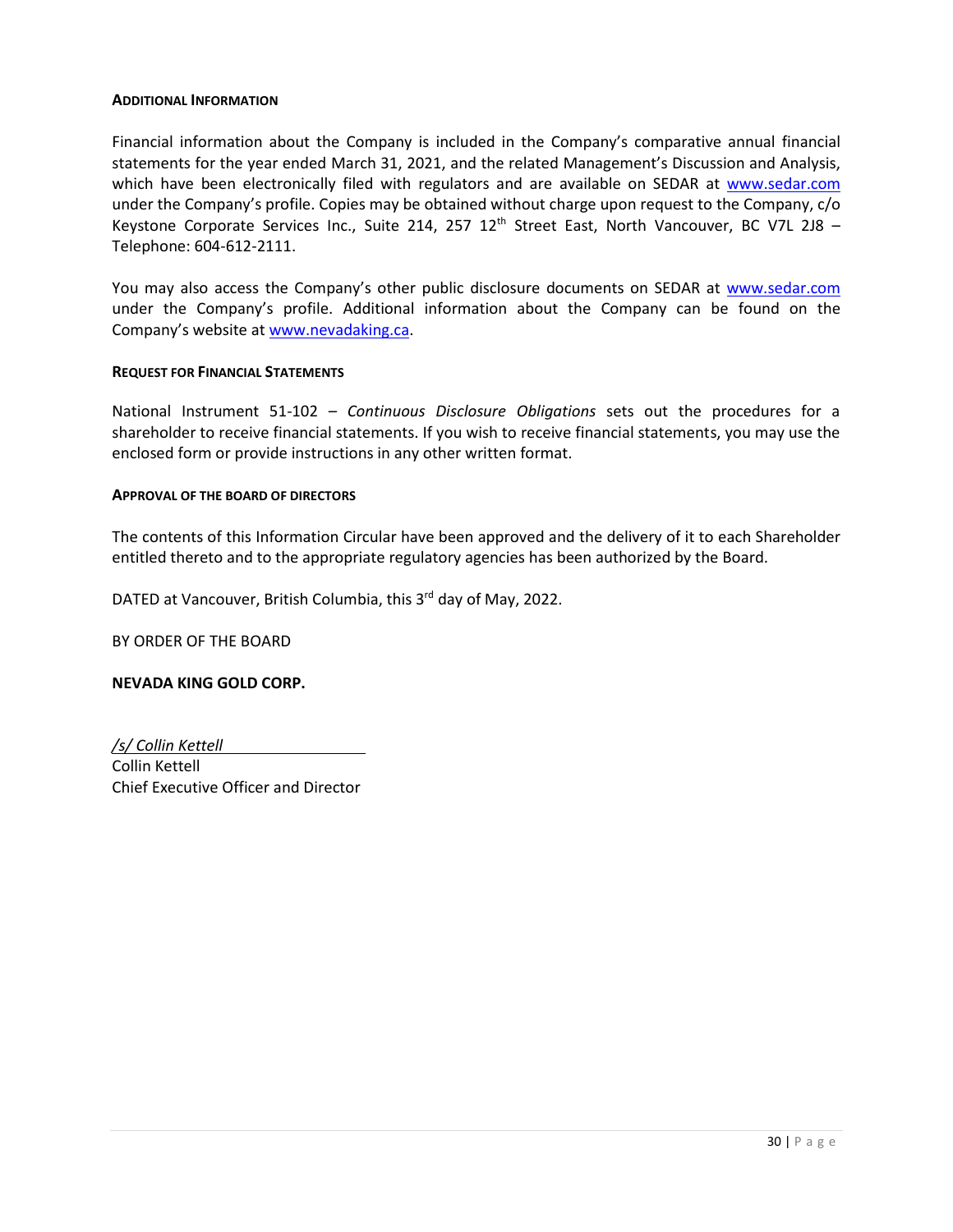### **SCHEDULE "A"**

### **Charter of the Audit Committee of the Board of Directors of Nevada King Gold Corp.**

**(the "Company")**

\_\_\_\_\_\_\_\_\_\_\_\_\_\_\_\_\_\_\_\_\_\_\_\_\_\_\_\_\_\_\_\_\_\_\_\_\_\_\_\_\_\_\_\_\_\_\_\_\_\_\_\_\_\_\_\_\_\_\_\_\_\_\_\_\_\_\_\_\_\_\_\_\_\_\_\_

### **Purpose**

The overall purpose of the Audit Committee (the "Committee") is to ensure that the Company's management has designed and implemented an effective system of internal financial controls, to review and report on the integrity of the consolidated financial statements and related financial disclosure of the Company and to review the Company's compliance with regulatory and statutory requirements as they relate to financial statements, taxation matters and disclosure of financial information.

### **Composition, Procedures and Organization**

- 1. The Committee shall consist of at least three members of the Board of Directors (the "Board").
- 2. The Board, at its organizational meeting held in conjunction with each annual general meeting of the shareholders, shall appoint the members of the Committee for the ensuing year. The Board may at any time remove or replace any member of the Committee and may fill any vacancy in the Committee.
- 3. Unless the Board shall have appointed a chair of the Committee, the members of the Committee shall elect a chair and a secretary from among their number.
- 4. The quorum for meetings shall be a majority of the members of the Committee, present in person or by telephone or other telecommunication device that permits all persons participating in the meeting to speak and to hear each other.
- 5. The Committee shall have access to such officers and employees of the Company and to the Company's external auditors, and to such information respecting the Company, as it considers to be necessary or advisable in order to perform its duties and responsibilities.
- 6. Meetings of the Committee shall be conducted as follows:
	- (a) The Committee shall meet at least four times annually at such times and at such locations as may be requested by the chair of the Committee (attended in person or by phone). The external auditors or any member of the Committee may request a meeting of the Committee.
	- (b) The external auditors shall receive notice of and have the right to attend all meetings of the Committee.
	- (c) Management representatives may be invited to attend all meetings except private sessions with the external auditors.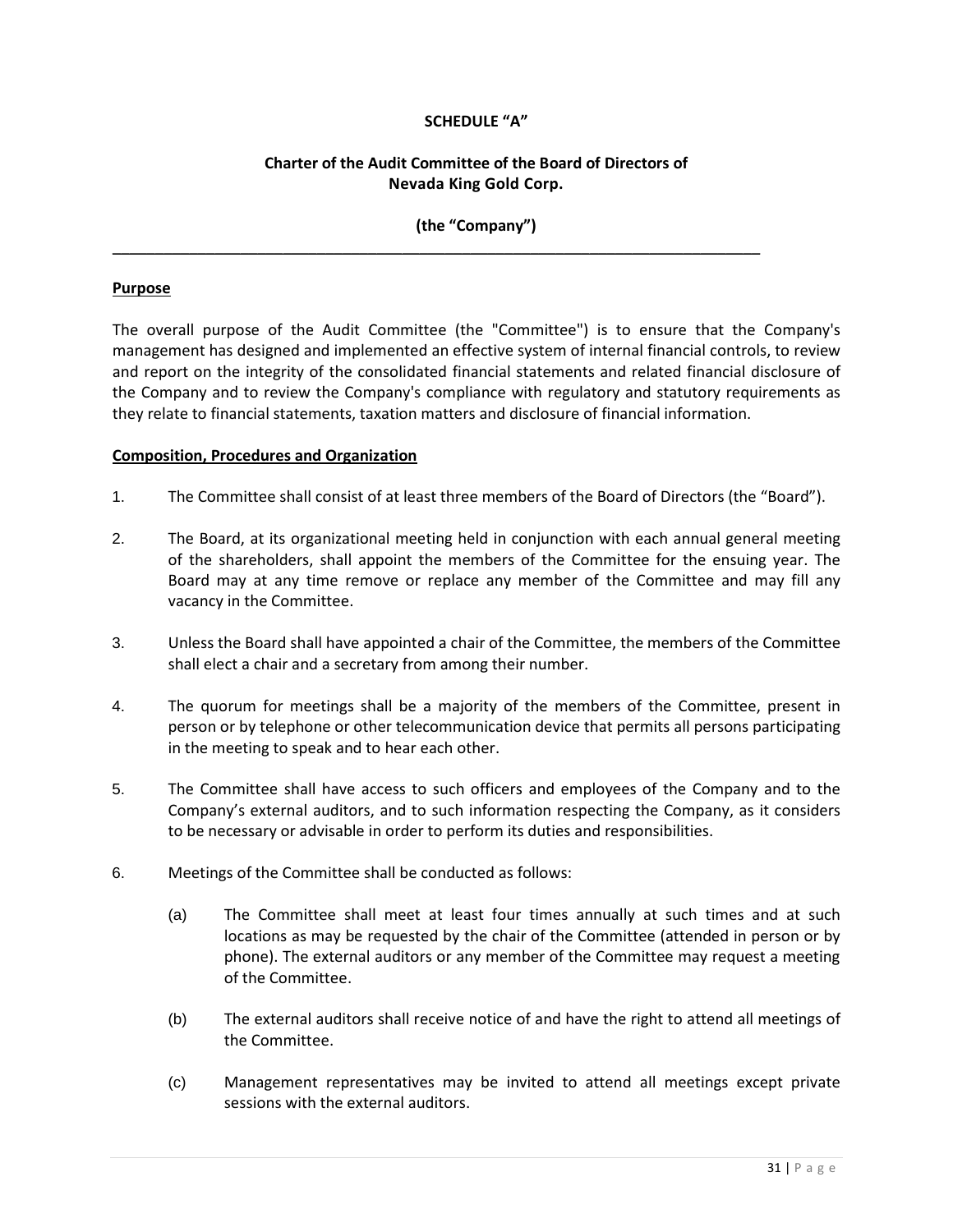7. The internal auditors and the external auditors shall have a direct line of communication to the Committee through its chair and may bypass management if deemed necessary. The Committee, through its chair, may contact directly any employee in the Company as it deems necessary, and any employee may bring before the Committee any matter involving questionable, illegal or improper financial practices or transactions.

### **Roles and Responsibilities**

- 1. The overall duties and responsibilities of the Committee shall be as follows:
	- (a) to assist the Board in the discharge of its responsibilities relating to the Company's accounting principles, reporting practices and internal controls and its approval of the Company's annual and quarterly consolidated financial statements and related financial disclosure;
	- (b) to establish and maintain a direct line of communication with the Company's internal and external auditors and assess their performance;
	- (c) to ensure that the management of the Company has designed, implemented and is maintaining an effective system of internal financial controls; and
	- (d) to report regularly to the Board on the fulfilment of its duties and responsibilities.
- 2. The duties and responsibilities of the Committee as they relate to the external auditors shall be as follows:
	- (a) to recommend to the Board a firm of external auditors to be engaged by the Company, and to verify the independence of such external auditors;
	- (b) to review and approve the fee, scope and timing of the audit and other related services rendered by the external auditors;
	- (c) review the audit plan of the external auditors prior to the commencement of the audit;
	- (d) to review with the external auditors, upon completion of their audit:
		- i. contents of their report;
		- ii. scope and quality of the audit work performed;
		- iii. adequacy of the Company's financial and auditing personnel;
		- iv. co-operation received from the Company's personnel during the audit;
		- v. internal resources used;
		- vi. significant transactions outside of the normal business of the Company;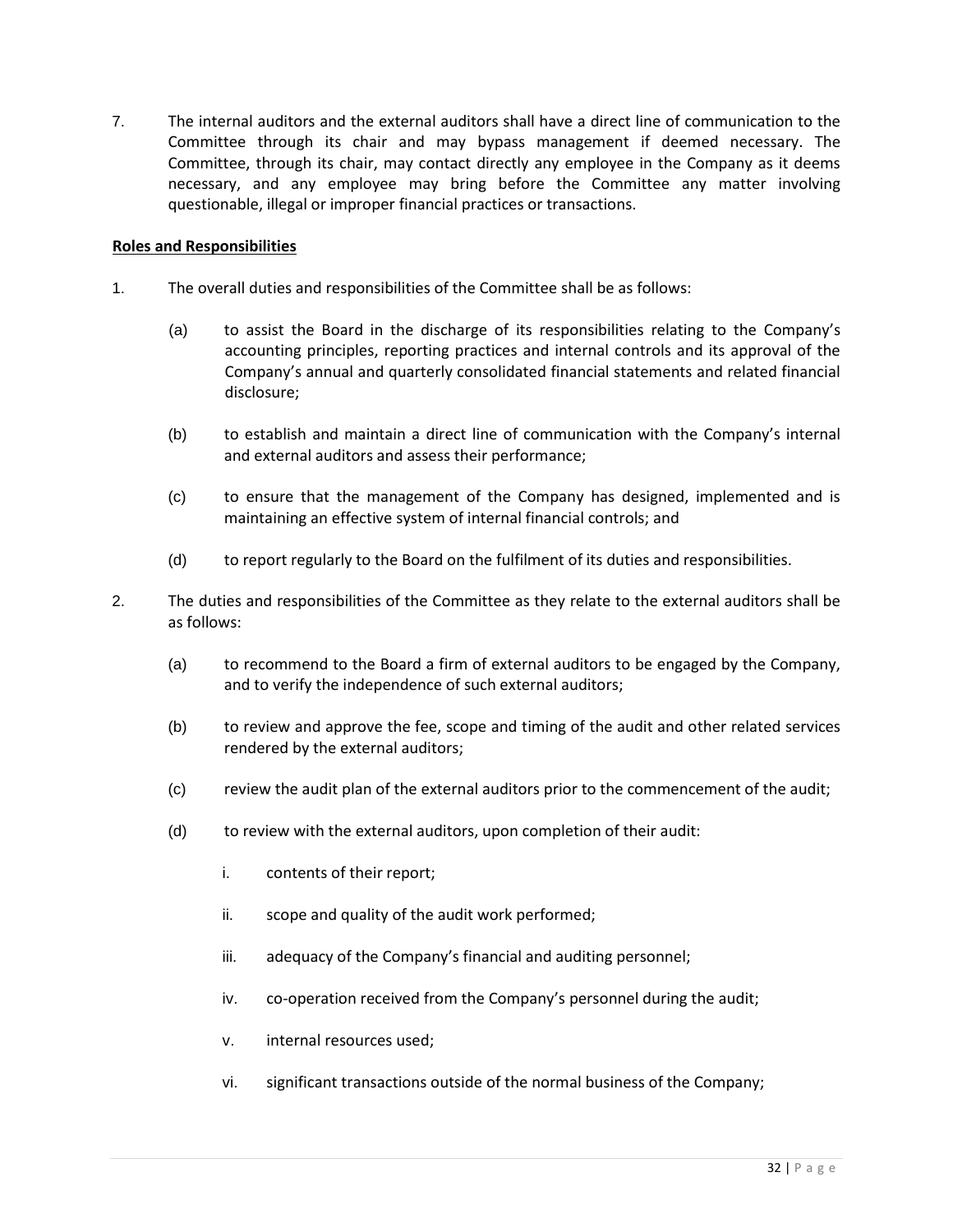- vii. significant proposed adjustments and recommendations for improving internal accounting controls, accounting principles or management systems; and
- viii. the non-audit services provided by the external auditors.
- (e) to discuss with the external auditors the quality and not just the acceptability of the Company's accounting principles; and
- (f) to implement structures and procedures to ensure that the Committee meets the external auditors on a regular basis in the absence of management.
- 3. The duties and responsibilities of the Committee as they relate to the internal auditors, if any, are to:
	- (a) periodically review the internal audit function with respect to the organization, staffing and effectiveness of the
	- (b) internal audit department;
	- (c) review and approve the internal audit plan; and
	- (d) review significant internal audit findings and recommendations, and management's response thereto.
- 4. The duties and responsibilities of the Committee as they relate to the internal control procedures of the Company are to:
	- (a) review the appropriateness and effectiveness of the Company's policies and business practices which impact on the financial integrity of the Company, including those relating to internal auditing, insurance, accounting, information services and systems and financial controls, management reporting and risk management;
	- (b) review compliance under the Company's business conduct and ethics policies and to periodically review these policies and recommend to the Board changes which the Committee may deem appropriate;
	- (c) review any unresolved issues between management and the external auditors that could affect the financial reporting or internal controls of the Company; and
	- (d) periodically review the Company's financial and auditing procedures and the extent to which recommendations made by the internal audit staff or by the external auditors have been implemented.
- 5. The Committee is also charged with the responsibility to:
	- (a) review the Company's quarterly statements of earnings, including the impact of unusual items and changes in accounting principles and estimates and report to the Board with respect thereto;